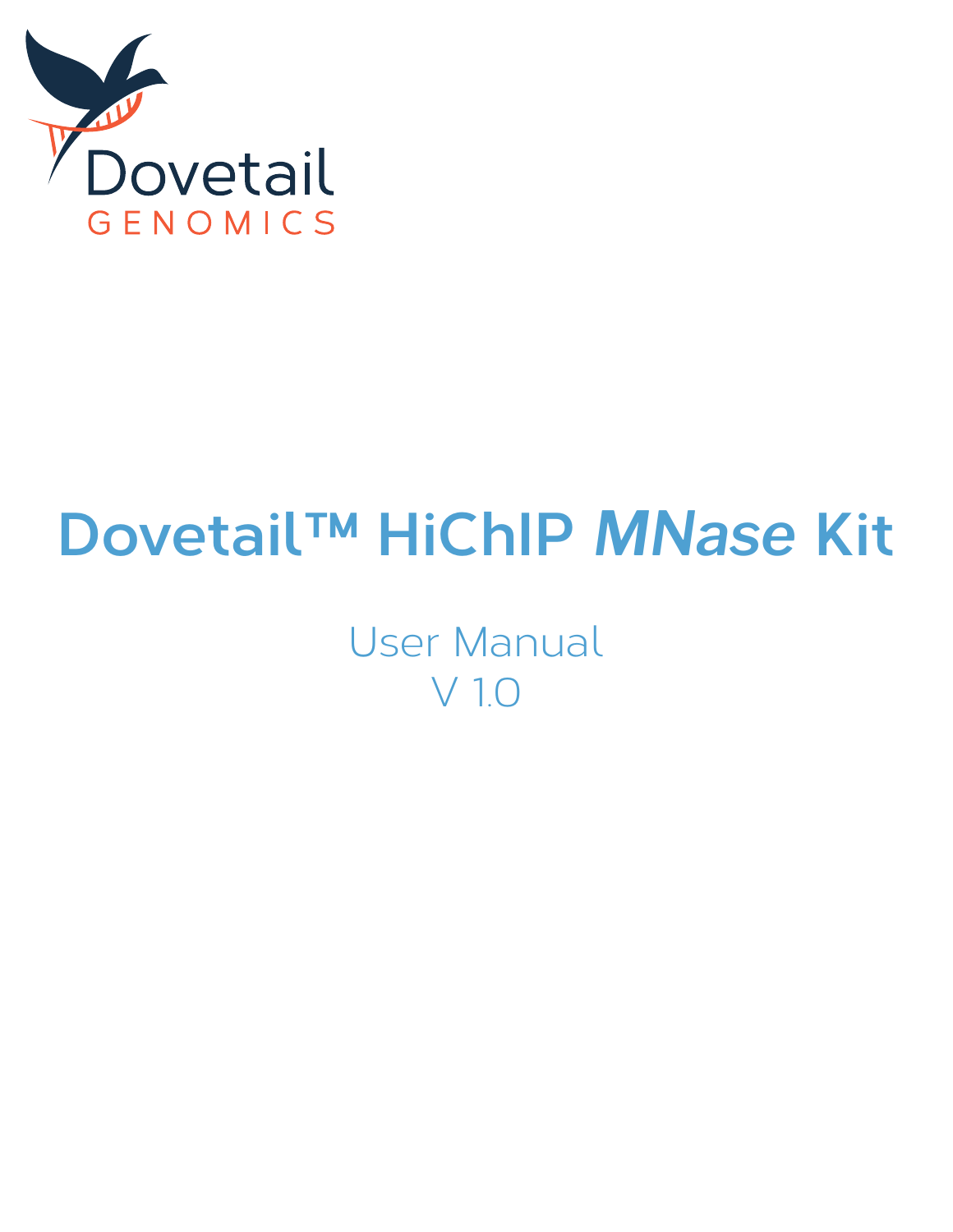Use of this product is subject to compliance with applicable Dovetail Genomics, LLC terms and licensing requirements described at https://dovetailgenomics.com/terms-and-conditions/.

Dovetail™, Dovetail Genomics®, and HiRise™ are trademarks of Dovetail Genomics, LLC. in the U.S. and/or other countries. Illumina® is a registered trademark of Illumina, Inc. Beckman Coulter™, Agencourt® and SPRIselect® are trademarks registered trademarks of Beckman Coulter, Inc. Qubit® are trademarks or registered trademarks of Thermo Fisher Scientific. TapeStation® and Bioanalyzer® Systems are registered trademarks of Agilent Technologies. DNA Clean & Concentrator® is a registered trademark of Zymo Research Corporation. Invitrogen® is a registered trademark of Thermo Fisher Scientific Inc.

This documentation shall be used only by Dovetail Genomics LLC customers in connection with the use of the Dovetail™ HiChIP *MNase* Kit, Dovetail™ Library Module for Illumina, Dovetail™ Primer Set for Illumina, or HiRise™ Analysis Software and shall not be used for any other purpose without the prior written consent of Dovetail Genomics, LLC.

Dovetail™ HiChIP *MNase* Kit, Dovetail™ Library Module for Illumina, Dovetail™ Primer Set for Illumina shall not be used for any other purpose without the prior written consent of Dovetail Genomics, LLC.

This document, the associated kits and, their contents shall not be used, distributed or reproduced in whole or in part and/or otherwise communicated or disclosed without the prior written consent of Dovetail Genomics, LLC.

Prior to using Dovetail™ HiChIP *MNase* Kit, these instructions must be read and understood by properly trained personnel. FAILURE TO FOLLOW THESE INSTRUCTIONS MAY RESULT IN FAILURE OF THE PRODUCT TO PERFORM AS EXPECTED, DAMAGE TO THE PRODUCT OR CUSTOMER SAMPLES, INJURY TO PERSONS, INCLUDING TO USERS OR OTHERS, AND DAMAGE TO OTHER PROPERTY. DOVETAIL DOES NOT ASSUME ANY LIABILITY ARISING OUT OF THE IMPROPER USE OF THE DOVETAIL™ HICHIP *MNASE* KIT. The contents of this product have been specifically designed to work together and are optimized for this protocol.

Please do not make any substitutions. The use of this product may require the buyer to obtain additional third-party intellectual property rights for certain applications. Safety Data Sheets are available at https:// dovetailgenomics.com/hichip-product-page/

For Research Use Only. Not for use in diagnostics or diagnostic procedures. © 2020 Dovetail Genomics, LLC. All rights reserved.

**To learn more about Dovetail's products or services, please contact info@dovetail-genomics.com** +1 (831) 713-4465

**For technical customer support, please contact support@dovetail-genomics.com** +1 (831) 233-3780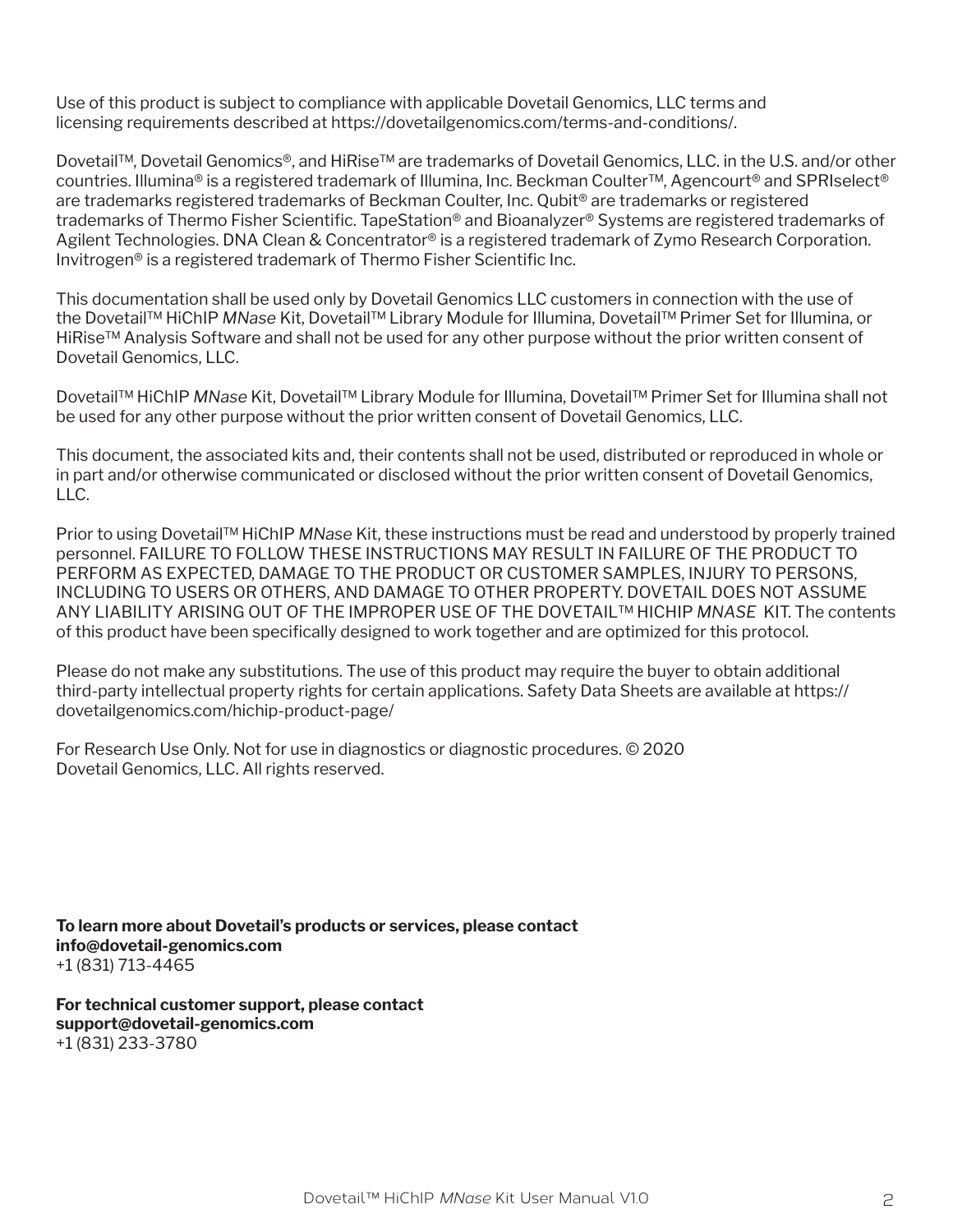# Table of Contents

| Stage 1: Sample Preparation (Crosslinking, Digestion & Lysis) [11] [130] [130] [130] [130] Stage 1: Sample Preparation (Crosslinking, Digestion & Lysis) [231] [130] [130] [130] [130] [130] [130] [130] [130] [130] [130] [13 |  |
|--------------------------------------------------------------------------------------------------------------------------------------------------------------------------------------------------------------------------------|--|
|                                                                                                                                                                                                                                |  |
|                                                                                                                                                                                                                                |  |
|                                                                                                                                                                                                                                |  |
|                                                                                                                                                                                                                                |  |
|                                                                                                                                                                                                                                |  |
|                                                                                                                                                                                                                                |  |
|                                                                                                                                                                                                                                |  |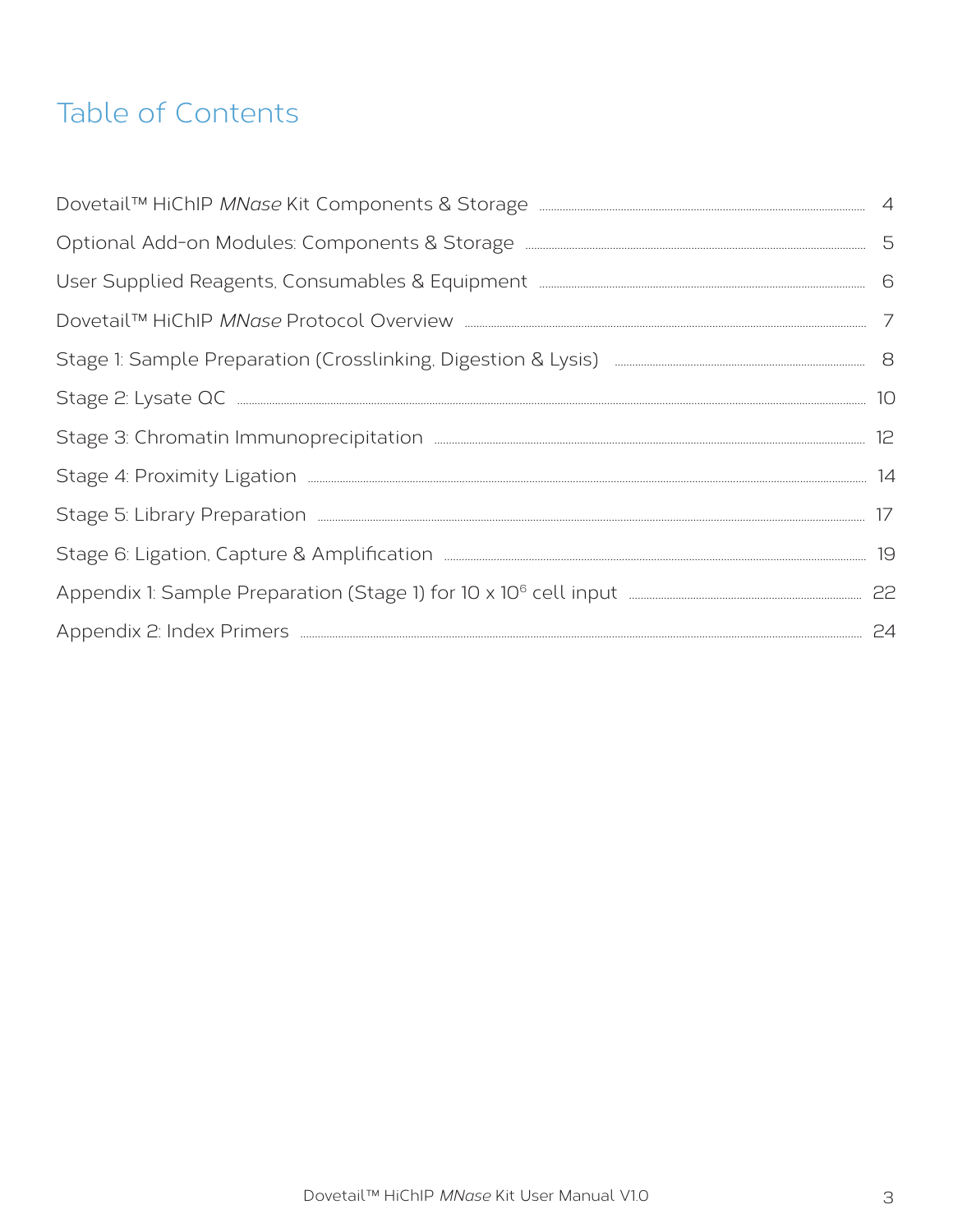# Dovetail™ HiChIP *MNase* Kit Components & Storage

Each kit contains a sufficient supply of materials to perform 8 reactions. The Dovetail™ HiChIP *MNase* Kit comes as two boxes. Store the boxes as listed below immediately upon receipt.

|                                         | Dovetail <sup>™</sup> Chromatin<br><b>Immunoprecipitation Core</b><br><b>Box 1</b> |                    |                                                                   | Dovetail™ Micro-C Module<br>Box 2<br>(PN DG-NUC-001) |                       |
|-----------------------------------------|------------------------------------------------------------------------------------|--------------------|-------------------------------------------------------------------|------------------------------------------------------|-----------------------|
| <b>Components</b>                       | (PN DG-CHP-001)<br><b>Color</b>                                                    | <b>Storage</b>     | <b>Components</b>                                                 | <b>Color</b>                                         | <b>Storage</b>        |
| TE Buffer pH 8.0                        | None                                                                               |                    | <b>MNase Enzyme</b><br><b>Mix</b>                                 |                                                      |                       |
| 10X Wash Buffer                         | White label                                                                        |                    | 10X Nuclease<br><b>Digest Buffer</b>                              |                                                      |                       |
| <b>TWB Solution</b>                     |                                                                                    |                    | 100 mM MgCl <sub>2</sub>                                          |                                                      |                       |
| 2X NTB Solution                         |                                                                                    |                    | 0.5 M EGTA                                                        |                                                      |                       |
| <b>LWB Solution</b>                     |                                                                                    |                    | <b>End Polishing</b><br><b>Enzyme Mix</b>                         |                                                      |                       |
| <b>NWB Solution</b>                     |                                                                                    | $2^{\circ}C$<br>to | <b>End Polishing</b><br><b>Buffer</b>                             |                                                      |                       |
| Protein A/G<br><b>Beads</b>             |                                                                                    | $8^{\circ}$ C      | 5X Bridge<br><b>Ligation Buffer</b>                               |                                                      | $-30^{\circ}$ C<br>to |
| 10X Crosslink<br><b>Reversal Buffer</b> |                                                                                    |                    | <b>Bridge Ligase</b>                                              |                                                      | $-10$ °C              |
| Streptavidin<br><b>Beads</b>            |                                                                                    |                    | (T4 DNA Ligase)                                                   |                                                      |                       |
| 10X RIPA                                |                                                                                    |                    | <b>Bridge</b><br>Intra-Aggregate<br><b>Ligation Enzyme</b><br>Mix |                                                      |                       |
| 20% SDS                                 |                                                                                    |                    | Intra-Aggregate<br><b>Ligation Buffer</b>                         |                                                      |                       |
|                                         |                                                                                    |                    | Proteinase K                                                      |                                                      |                       |
|                                         |                                                                                    |                    | 250 mM DTT                                                        |                                                      |                       |
|                                         |                                                                                    |                    | <b>HotStart PCR</b><br>Ready Mix                                  |                                                      |                       |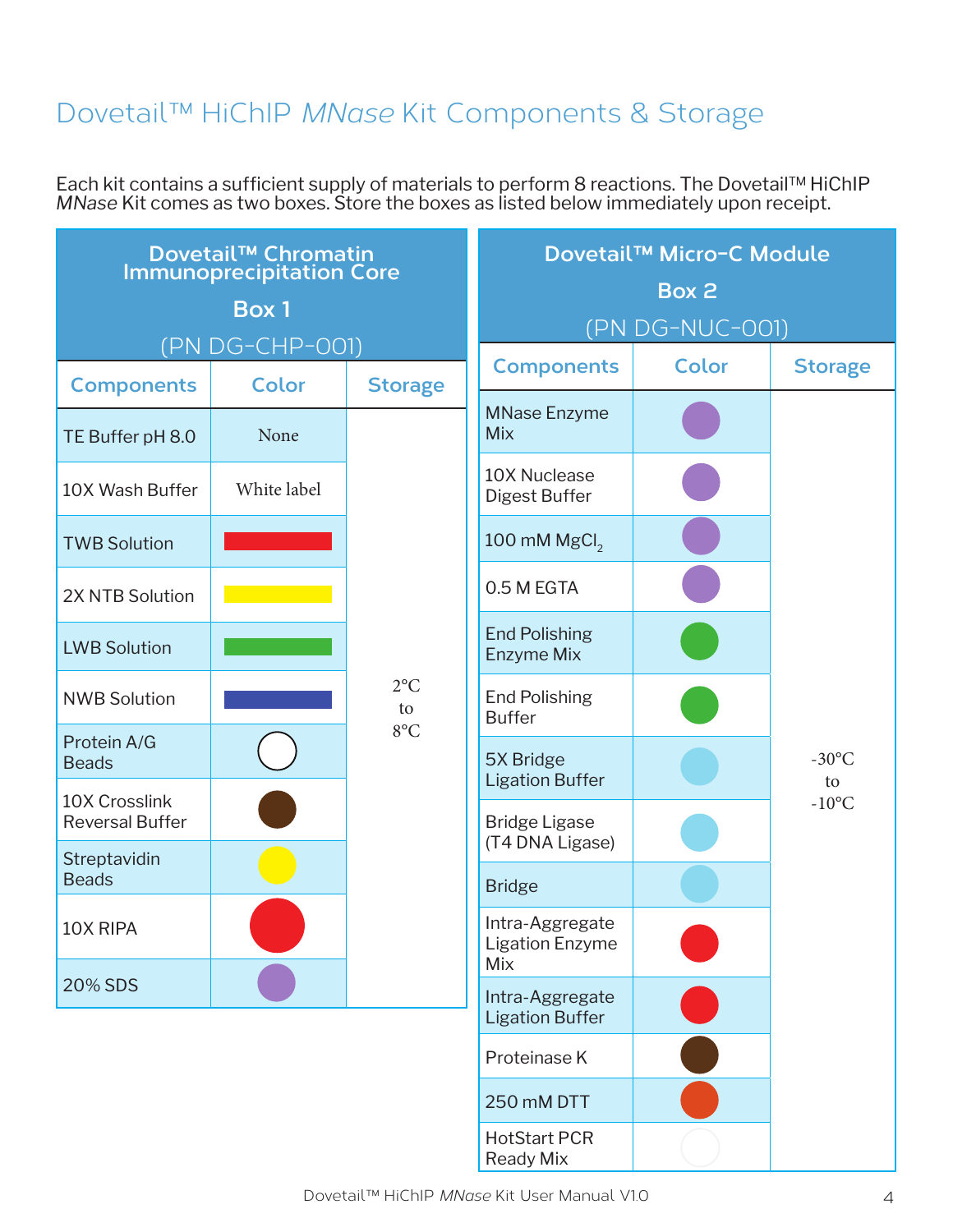# Optional Add-on Modules: Components & Storage

| Dovetail™ Primer Set For Illumina            |  |                                    |  |
|----------------------------------------------|--|------------------------------------|--|
| (PN DG-PRS-001)                              |  |                                    |  |
| Color<br><b>Components</b><br><b>Storage</b> |  |                                    |  |
| <b>Index Primers</b><br>(x 8, different)     |  |                                    |  |
| <b>Universal PCR Primer</b>                  |  | $-30^{\circ}$ C to $-10^{\circ}$ C |  |

| Dovetail™ Library Module For Illumina<br>(PN DG-LIB-001) |       |                                    |  |
|----------------------------------------------------------|-------|------------------------------------|--|
| <b>Components</b>                                        | Color | <b>Storage</b>                     |  |
| <b>End Repair</b><br><b>Enzyme Buffer</b>                |       |                                    |  |
| End Repair Enzyme Mix                                    |       |                                    |  |
| <b>Ligation Enhancer</b>                                 |       | $-30^{\circ}$ C to $-10^{\circ}$ C |  |
| Ligation Enzyme Mix                                      |       |                                    |  |
| Adaptor for Illumina                                     |       |                                    |  |
| <b>USER Enzyme Mix</b>                                   |       |                                    |  |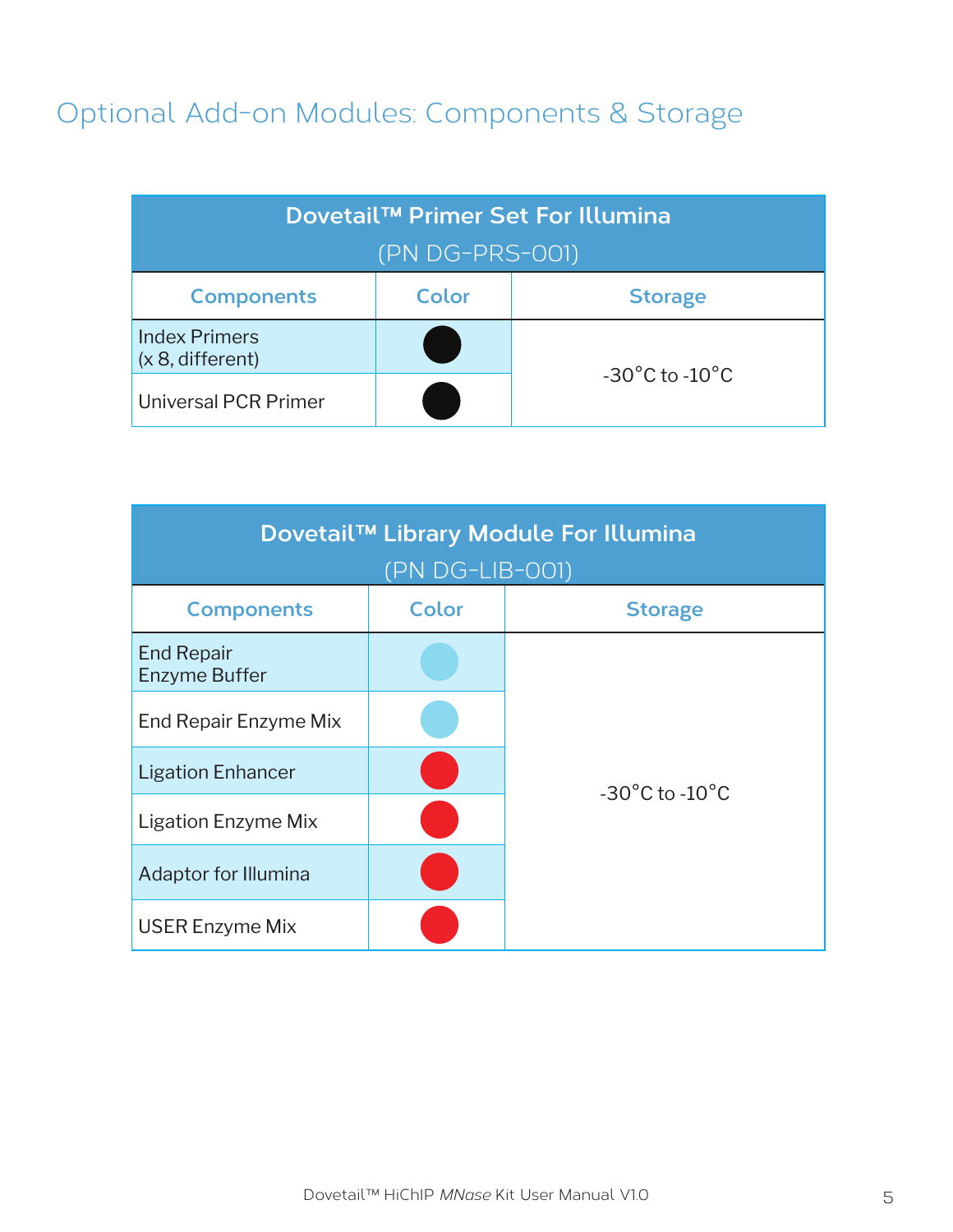# User Supplied Reagents, Consumables & Equipment

# **Reagents**

| <b>Reagents</b>                                       | <b>Supplier</b>          | <b>PN</b>         |
|-------------------------------------------------------|--------------------------|-------------------|
| SPRIselect <sup>™</sup> Beads, 5 mL                   | Beckman Coulter          | B23317            |
| 37% Formaldehyde Solution                             | Sigma-Aldrich            | B23317            |
| 1X PBS, pH 7.4, 500 mL                                | Thermo Fisher Scientific | 10010023          |
| 100% EtOH                                             | Generic                  | N/A               |
| UltraPure™ DNase / RNase-Free Distilled Water, 500 mL | Thermo Fisher Scientific | 10977015          |
| Zymo DNA Clean & Concentrator-5                       | Zymo Research            | D <sub>4013</sub> |
| DSG (Disuccinimidyl Glutarate)                        | Thermo Fisher Scientific | A35392            |
| DMSO (Dimethyl Sulfoxide, Anhydrous ≥ 99.99%)         | Sigma-Aldrich            | 276855-100ML      |
| cOmplete™ Protease Inhibitor Cocktail                 | Sigma-Aldrich            | 11697498001       |

# **Consumables and Equiptment**

| <b>Reagents</b>                                      | <b>Supplier</b>          | <b>PN</b> |
|------------------------------------------------------|--------------------------|-----------|
| 1.5 mL Low binding microcentrifuge tubes             |                          |           |
| 0.2 mL PCR tubes                                     |                          |           |
| 5.0 mL centrifuge tubes                              |                          |           |
| Pipets and pipet tips                                |                          |           |
| Magnetic separation rack for 0.2 mL and 1.5 mL tubes | Generic                  |           |
| Agitating thermal mixer                              |                          |           |
| Thermal cycler                                       |                          |           |
| Vortex mixer                                         |                          |           |
| Centrifuge for 0.2 mL, 1.5 mL and 5 mL tubes         |                          |           |
| Hemocytometer                                        |                          |           |
| Qubit <sup>®</sup> Fluorometer                       | Thermo Fisher Scientific | Q33226    |
| Qubit <sup>®</sup> dsDNA HS Assay Kit                | Thermo Fisher Scientific | Q32854    |
| Qubit <sup>®</sup> Assay Tubes                       | Thermo Fisher Scientific | Q32856    |
| TapeStation System(Fragment Analyzer or Bioanalyzer) | Agilent                  | Various   |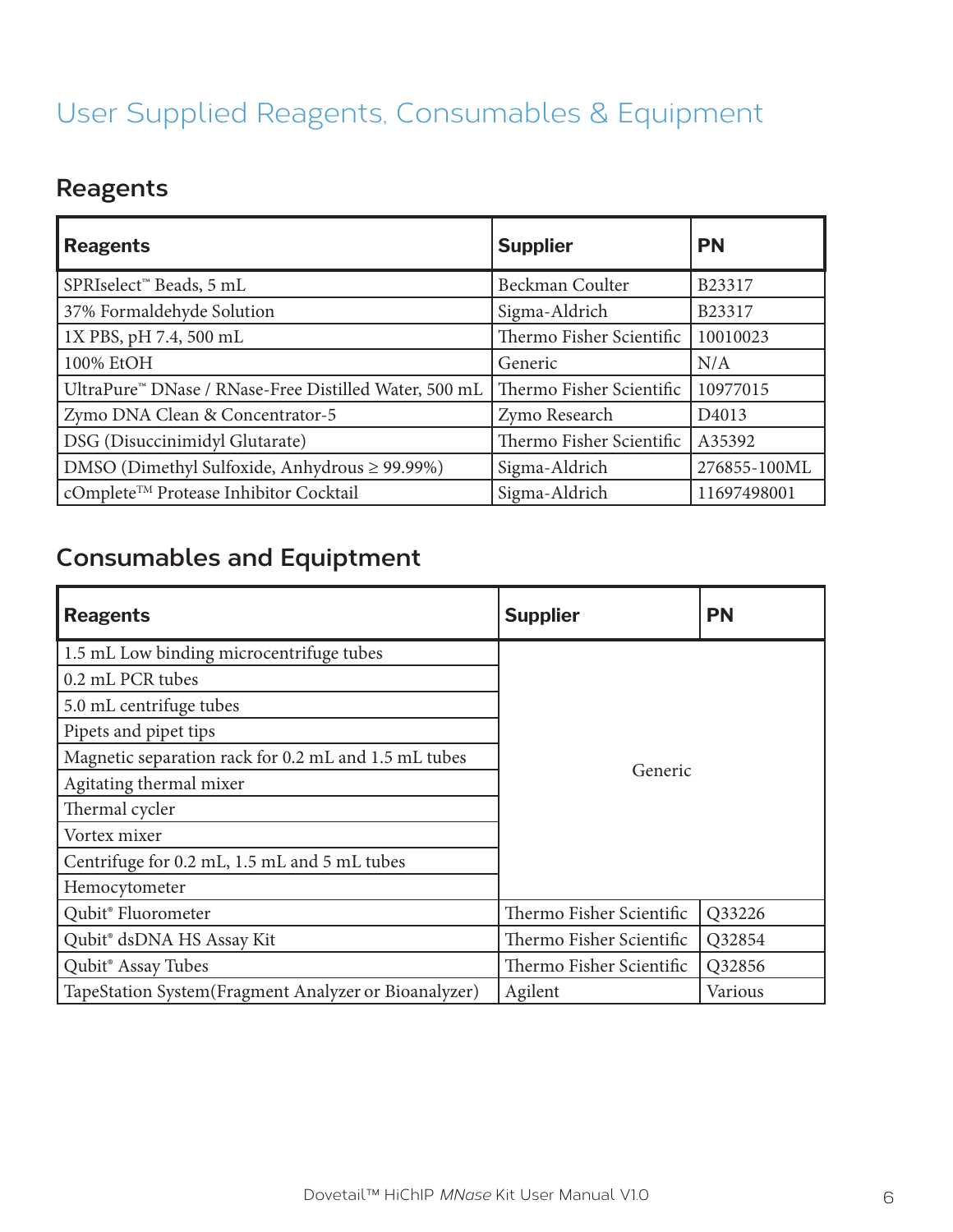# Dovetail™ HiChIP *MNase* Protocol Overview

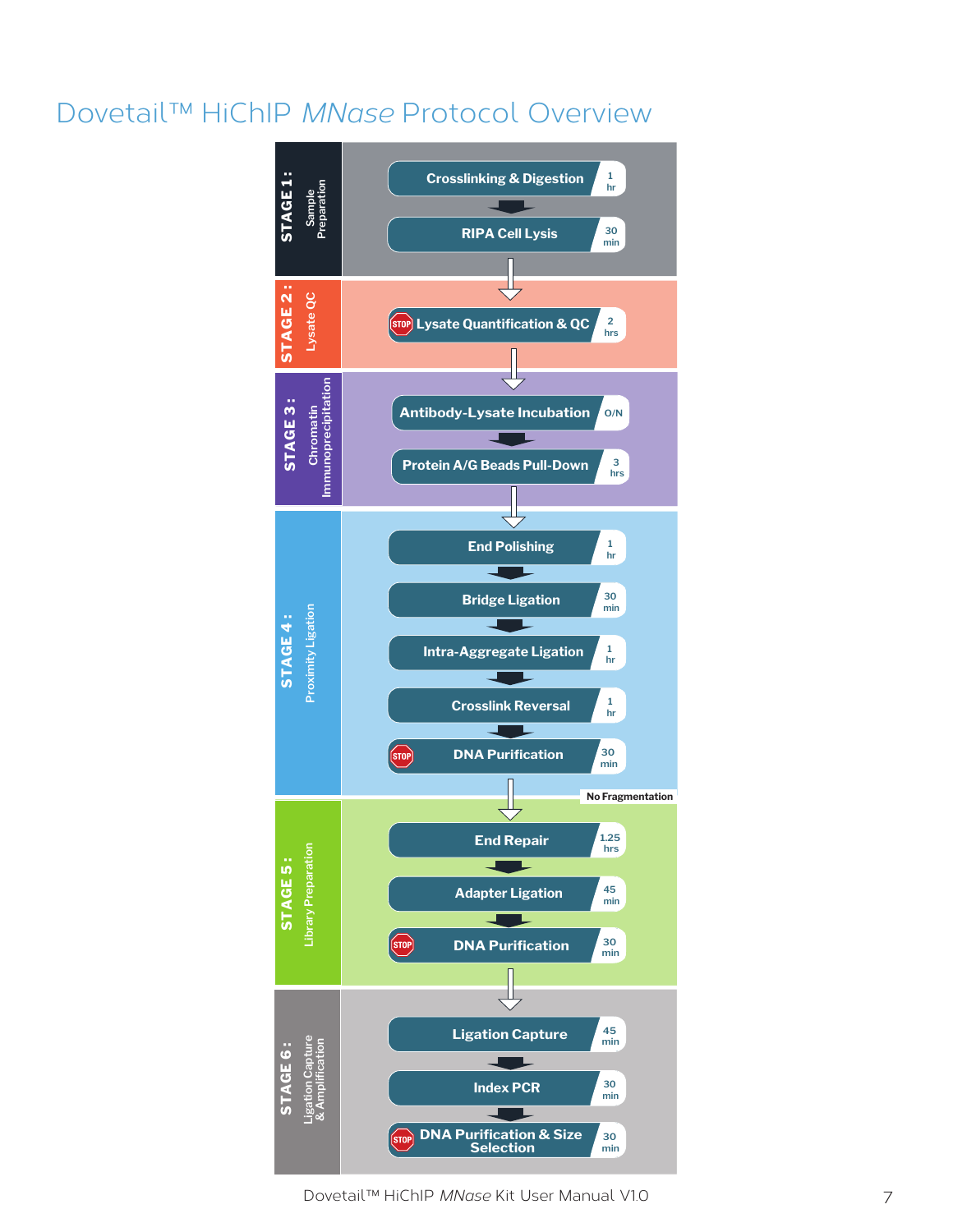# Stage 1: Sample Preparation (Crosslinking, Digestion & Lysis)

### Getting Started

- **•** Sample preparation should take 2 hours.
- Follow this protocol for sample preparation for 1 x 10<sup>6</sup> cells when using a Dovetail™ validated antibody (IgG, CTCF, H3K4ac, H3K4me3, H3K14ac, H3K27ac, H3K27me3, H3K36me3, SMC3). For non-Dovetail™ validated antibodies, follow Appendix 1 for  $10 \times 10^6$  cells.
- **•** The 10X Wash Buffer, 10X Crosslink Reversal Buffer, and 20% SDS might have precipitated in storage. Please incubate the solutions at 37ºC for 15 minutes or until the precipitate is no longer visible. Vortex to mix prior to use.
- **•** Dilute 10X Wash Buffer to 1X with UltraPure™ Water. Store at room temperature. You will need to prepare ~6 mL of 1X Wash Buffer per sample for the entire protocol. 1X Wash Buffer is stable at room temperature for 2 months.
- **•** Prepare 0.3 M DSG in DMSO (anhydrous) by dissolving 1 mg of DSG in 10.22 μL DMSO. DSG is water-insoluble and moisture-sensitive. Prepare **immediately** before use. Do not store DSG in solution.
- **•** Prepare 25X Proteinase Inhibitors by dissolving 1 tablet of cOmplete™ Protease Inhibitor Cocktail in 2 mL of UltraPure™ Water and place on ice. The 25X Proteinase Inhibitors solution is stable at 4ºC for 2 weeks.
- **•** Agitating thermal mixer should be set at 1,250 rpm for 1.5 mL tubes.
- **•** Use good laboratory practices including keeping enzymes on ice prior to use, thawing buffers on ice and vortexing prior to use.
- **•** 1X Nuclease Digest Buffer should be prepared fresh and stored at room temperature. 1X Nuclease Digest Buffer is stable for 1 day at room temperature. You need to prepare 50 μL of 1X Nuclease Digest Buffer per sample. To prepare 1X Nuclease Digest Buffer, mix the following components:

| 10X Nuclease Digest Buffer | $5 \mu L$      |
|----------------------------|----------------|
| 100 mM $MgCl2$             | 5 <sub>µ</sub> |
| <b>UltraPure Water</b>     | $40$ µL        |
| Total volume               | $50$ $\mu$ L   |

### **I. Crosslinking & Digestion**

#### **Notes**

- **• 1 x 106 cells are needed per HiChIP reaction**
- **• Pre-freezing the cells is required to get optimal digestion profile.**
- **• All crosslinking reactions (steps 5 12) should be carried out at room temperature.**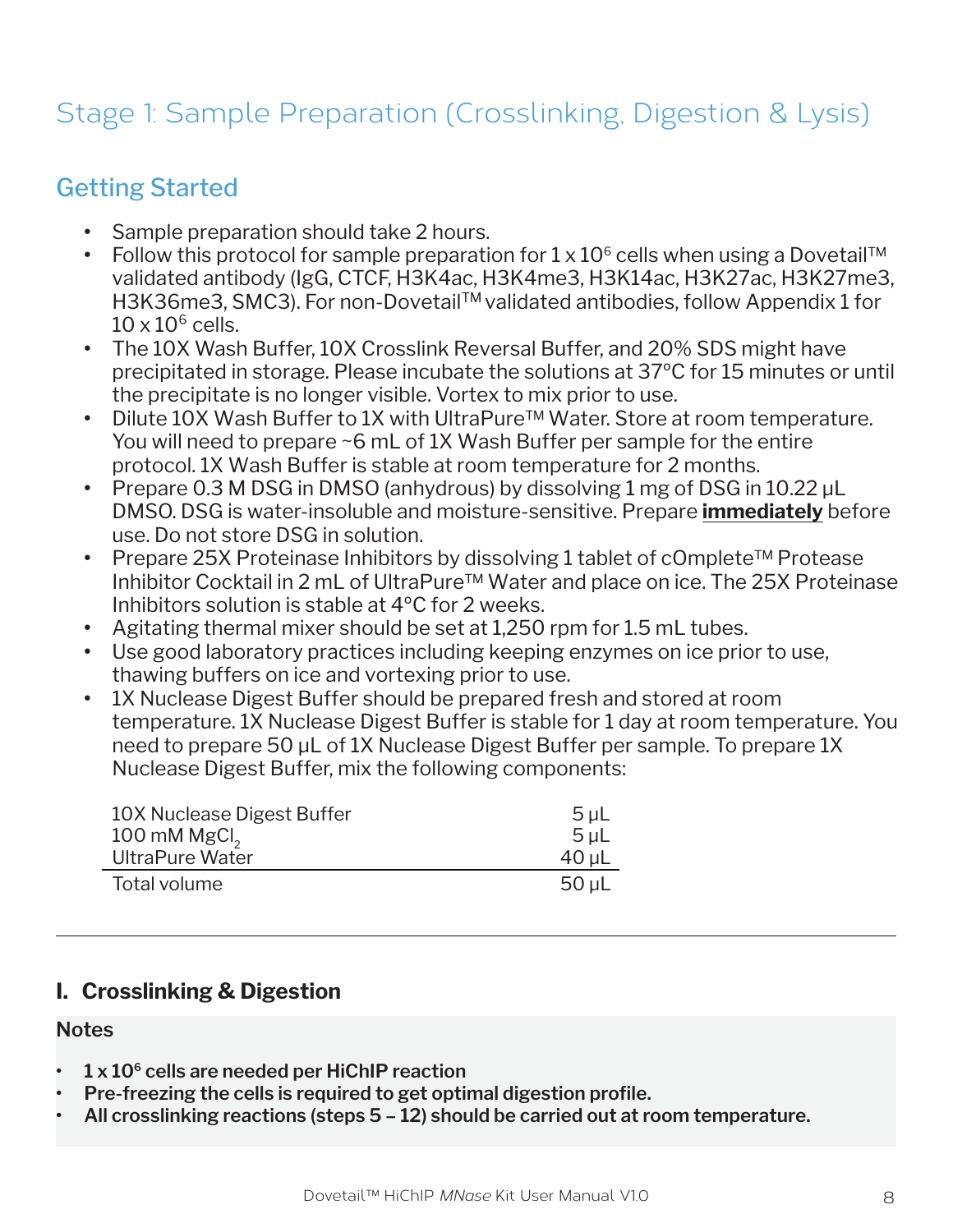- 1. Harvest the cells, wash with 1X PBS and count.
- 2. Aliquot  $1 \times 10^6$  cells into a 1.5 mL tube.
- 3. Spin the  $1 \times 10^6$  cell aliquot at 3,000 x g for 5 minutes. Carefully remove the supernatant.
- 4. Freeze the cell pellet by placing it at -80<sup>°</sup>C for at least 30 minutes.
- 5. Thaw your cell pellet at room temperature then resuspend the pellet in:
	- 1 mL 1X PBS
	- 10 µL 0.3 M DSG
- 6. Rotate the tube for 10 minutes at room temperature. Cells should not settle.
- 7. Add 27 µL 37% formaldehyde.
- 8. Rotate the tube for 10 minutes at room temperature. Cells should not settle.
- 9. Spin the tube at 3,000 x g for 5 minutes. Carefully remove the supernatant. Use caution, the pellet might be loose.
- 10. Wash the pellet with 200 µL of 1X Wash Buffer, pipet up and down to break up clumps and fully resuspend the pellet.
- 11. Spin the tube at 3,000 x g for 5 minutes. Carefully remove the supernatant.
- 12. Repeat steps 10 and 11 once, for a total of 2 washes.
- 13. After removing the second wash, resuspend the cell pellet in 50 µL 1X Nuclease Digest Buffer (freshly prepared, see Getting Started).
- 14. Add 0.5 µL of MNase Enzyme Mix. Mix by pipetting up and down.
- 15. Incubate the tube for exactly 15 minutes at 22°C in an agitating thermal mixer set at 1,250 rpm. If you are working with a large number of samples, stagger the start of the digestion for each sample by 20 seconds then stop after corresponding 15 minutes.
- 16. Stop the reaction by adding 5 µL of 0.5 M EGTA. Mix by pipetting up and down.

### **II. RIPA Cell lysis**

- 1. Add to the sample tube:
	- $20 \mu L$  10X RIPA
		- 8 μL 25X Protease Inhibitors
		- 1 uL 20% SDS
	- 115.5 μL UltraPure water
- 2. Invert the tube to mix then rotate at room temperature for 30 minutes.
- 3. Spin the tube at 16,000 x g for 2 minutes.
- 4. Transfer the **SUPERNATANT (lysate)** to a new 1.5 mL tube. This supernatant contains the digested chromatin.
- 5. Continue to Stage 2: Lysate QC.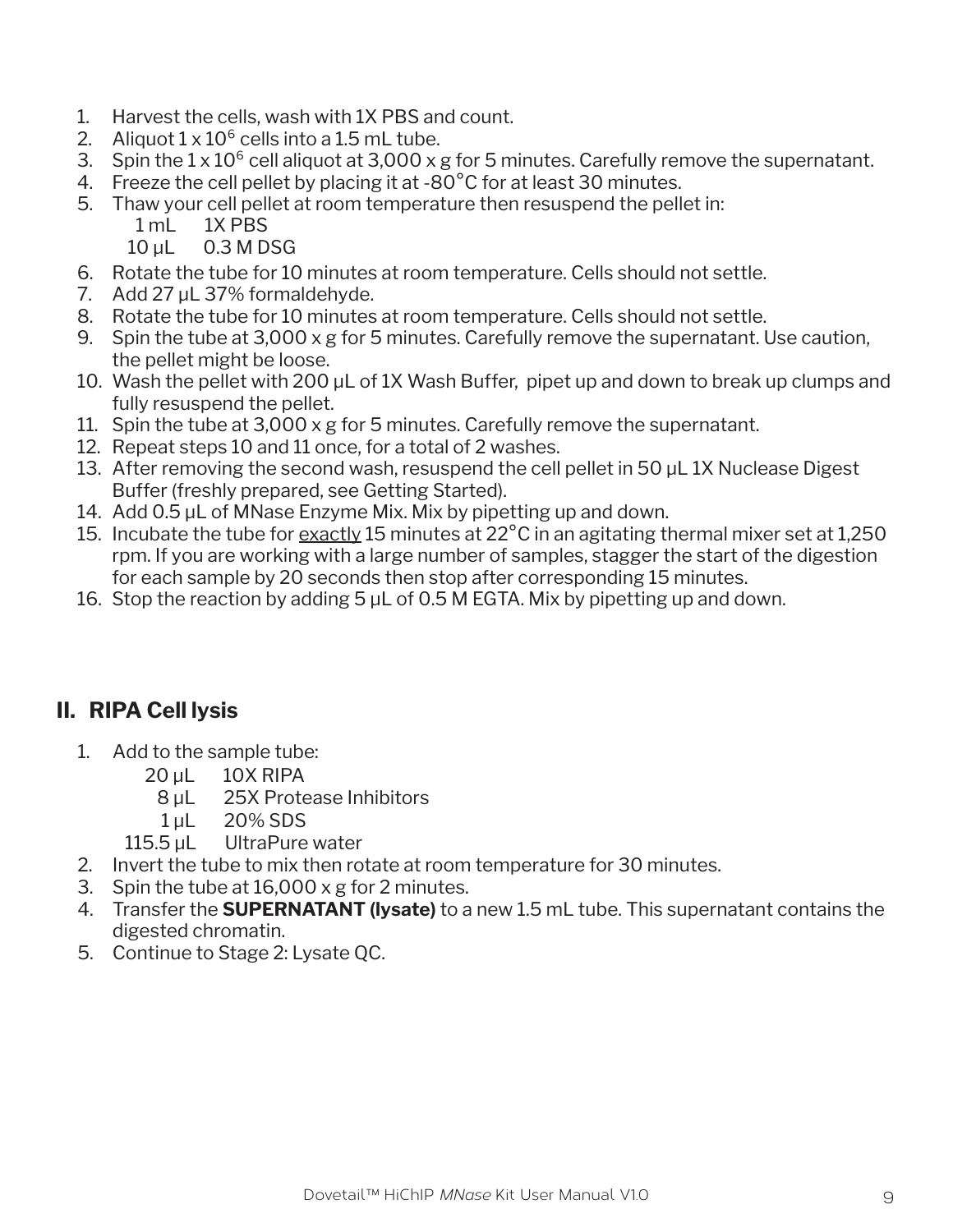# Stage 2: Lysate QC

### Getting Started

- **•** The Lysate QC stage takes 2 hours.
- **•** The protocol below is written for the TapeStation; however, it is also compatible with the Bioanalyzer System and Fragment Analyzer. Please refer to the table below for our recommended kits for each system.

| TapeStation               | <b>D5000 HS</b>        |
|---------------------------|------------------------|
| <b>Bioanalyzer System</b> | <b>HS DNA</b>          |
| <b>Fragment Analyzer</b>  | DNF-488 HS Genomic DNA |

- Verify before use that the Zymo<sup>TM</sup> DNA Wash Buffer contains the appropriate volume of 100% Ethanol, as specified by the manufacturer.
- 1. Transfer 10  $\mu$ L of the lysate to a new 1.5 mL tube labeled QC. Store the remainder of the lysate on ice. This is the lysate you will be using in Stage 3.
- 2. Add to the QC tube:
	- 45 μL UltraPure Water
		- 5 μL 10X Crosslink Reversal Buffer
	- 1.5 μL Proteinase K
- 3. Pipet up and down to mix. Incubate the QC tube in an agitating thermal mixer set at 1,250 rpm as follows:

| <b>Temperature</b> | Time             |
|--------------------|------------------|
| $55^{\circ}$ C     | $15 \text{ min}$ |
| $68^{\circ}$ C     | 45 min           |
| $25^{\circ}$ C     | Hold             |

- 4. Quick spin your QC tube. Clean up your QC sample using Zymo DNA Clean & Concentrator<sup>™</sup>-5 kit: start by adding 200 µL of DNA Binding Buffer to your QC tube. Mix thoroughly.
- 5. Transfer the mixture to the Zymo-Spin™ Column placed in a collection tube.
- 6. Centrifuge for 30 seconds at 13,000 x g. Discard the flow-through.
- 7. Add to the column 200 μL Zymo DNA Wash Buffer (see Getting Started).
- 8. Centrifuge for 1 minute at 13,000 x g. Discard the flow-through.
- 9. Repeat steps 7 and 8 once, for a total of 2 washes.
- 10. Transfer the column to a new 1.5 mL tube.
- 11. Add 10 μL Zymo<sup>™</sup> DNA Elution Buffer directly to the column and incubate for 1 minute at room temperature.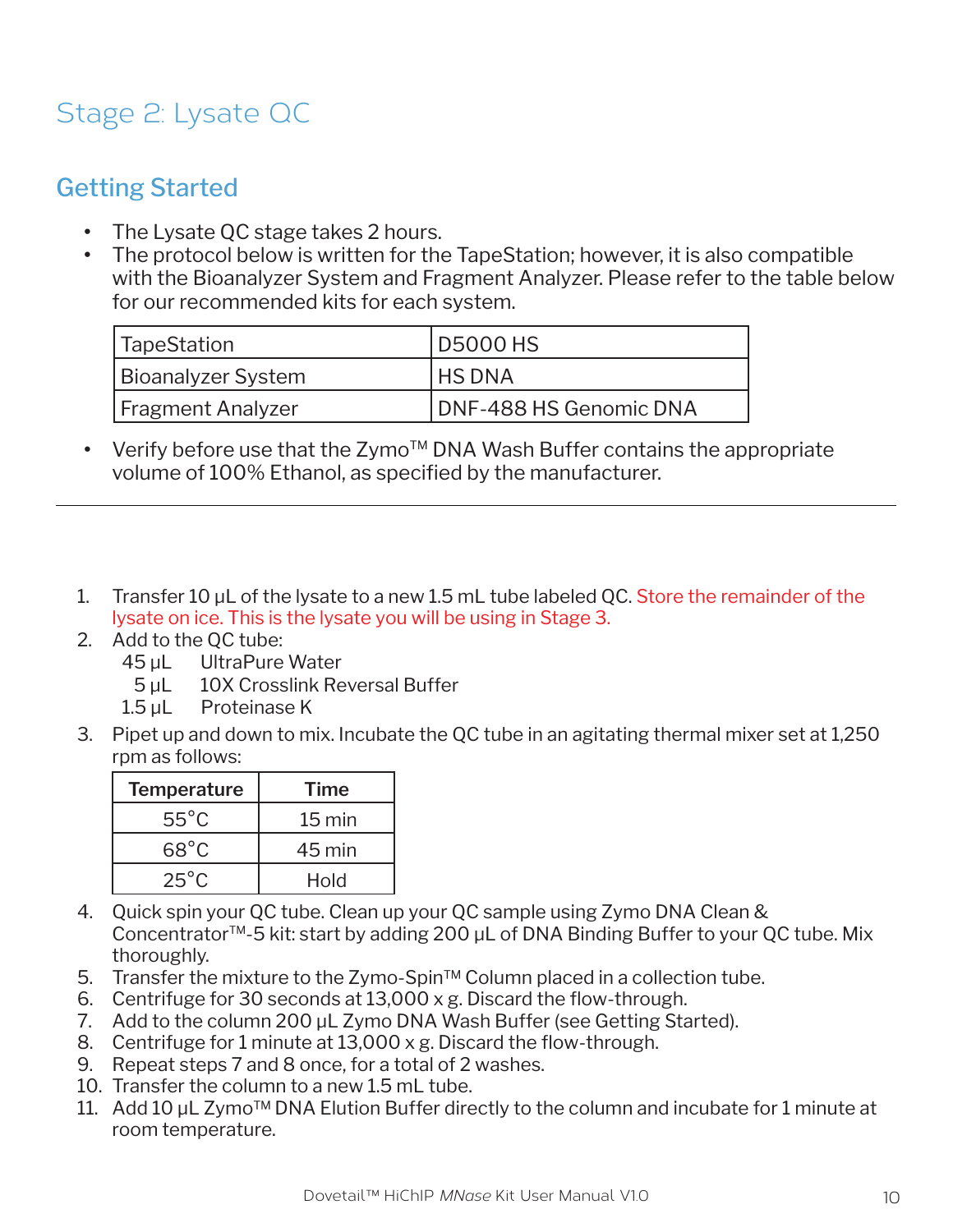- 12. Centrifuge for 1 minute at 13,000 x g. Discard the column. Your 1.5 mL tube now contains your purified QC DNA.
- 13. Quantify 5 μL of your purified QC DNA with a Qubit<sup>®</sup> Fluorometer and Qubit<sup>®</sup> dsDNA HS Kit. You should recover a minimum of 100 ng.

Based on your Qubit concentration, your total lysate amount (ng) can be calculated as follows.

*Total Lysate (ng) = Qubit (ng/ μL) x 10 μL (elution volume) x 20 (dilution factor)*

- 14. Check the fragment size distribution of your purified QC sample on a TapeStation D5000 HS ScreenTape. **Make sure your sample is diluted to 1 ng/μL.**
	- **•** The digestion profile should include at least 30% mononucleosomes: first DNA peak, typically in the size range of 50 - 250 bp for TapeStation, should account for at least 30% of total DNA (Figure 1). The size range of the peak may vary for other analytical instruments such as Bioanalyzer and Fragment Analyzer.
	- **•** If the digestion profile contains < 30% mononucleosomes, do not proceed with the rest of the protocol. In this case, please re-start the protocol and extend the MNase digestion time (Stage 1, Section I, Step 15) by 45 minutes for a total of 1 hour digest time.



**Figure 1. Expected (QC Pass) digestion profile, as analyzed on HS D5000 ScreenTape.**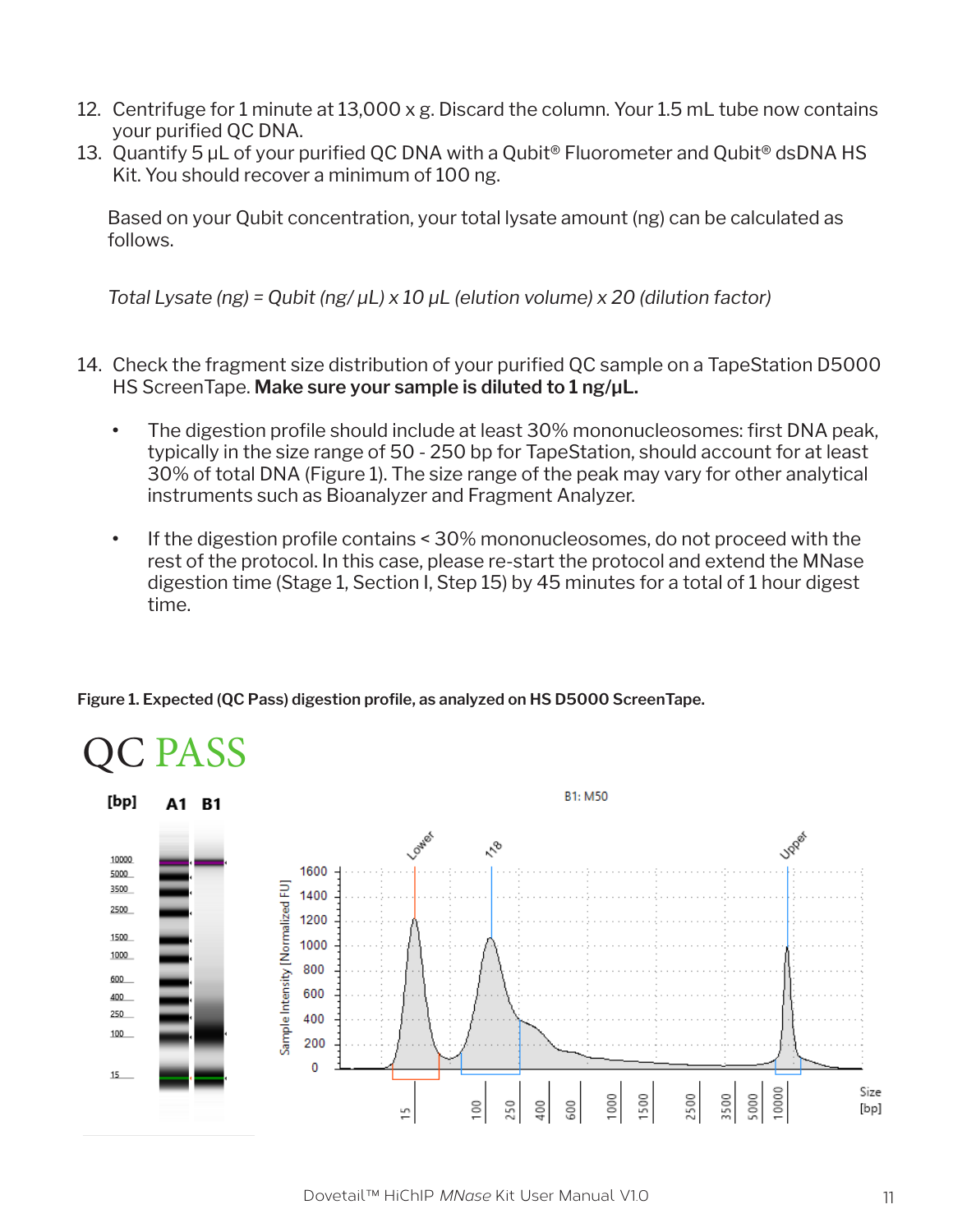# Stage 3: Chromatin Immunoprecipitation

### **I. Antibody-Lysate Incubation**

#### **Notes**

**The volume of antibody to add to the lysate is dependent on the antibody of interest.**

| Dovetail™ Validated Antibody      | <b>Supplier</b>       | <b>PN</b> | Volume to add per<br>100 ng of lysate |
|-----------------------------------|-----------------------|-----------|---------------------------------------|
| lgG                               | <b>Cell Signaling</b> | 2729      | $2 \mu L$                             |
| <b>CTCF</b>                       | <b>Cell Signaling</b> | 3418      | $2.5 \mu L$                           |
| H3K4ac                            | <b>Active Motif</b>   | 39381     | $2.5 \mu L$                           |
| H3K4me3                           | <b>Cell Signaling</b> | 9751      | $2.5 \mu L$                           |
| H <sub>3</sub> K <sub>14</sub> ac | <b>Cell Signaling</b> | 7627      | $2.5 \mu L$                           |
| H3K27ac                           | <b>Cell Signaling</b> | 8173      | $2.5 \mu L$                           |
| H3K27me3                          | <b>Cell Signaling</b> | 9733      | $2.5 \mu L$                           |
| <b>H3K36me3</b>                   | <b>Cell Signaling</b> | 4909      | $2.5 \mu L$                           |
| SMC <sub>3</sub>                  | Abcam                 | Ab9263    | $2 \mu L$                             |

- 1. Add the appropriate amount of antibody to the remaining lysate from Stage 2, Step 1.
- 2. Invert to mix then rotate at 4<sup>°</sup>C overnight (at least 12 hours).

### **II. Protein A/G beads Pull-down**

#### **Notes**

**Dilute 10X RIPA to 1X with UltraPure Water. Store at room temperature. You need to prepare ~4 mL of 1X RIPA per sample. 1X RIPA is stable at room temperature for 2 months.**

- 1. Vortex the Protein A/G beads for > 30 seconds to fully resuspend. Quick spin the tube.
- 2. Place 25 μL of Protein A/G beads in a new 1.5 mL tube.
- 3. Place the tube in the magnetic rack for 5 minutes or until the solution looks clear and the beads have fully separated. Remove the supernatant.
- 4. Remove the tube from the magnetic rack and wash the beads with 200 μL 1X RIPA. Pipet up and down to resuspend the beads and place the tube in the magnetic rack for 2 minutes. Remove the supernatant.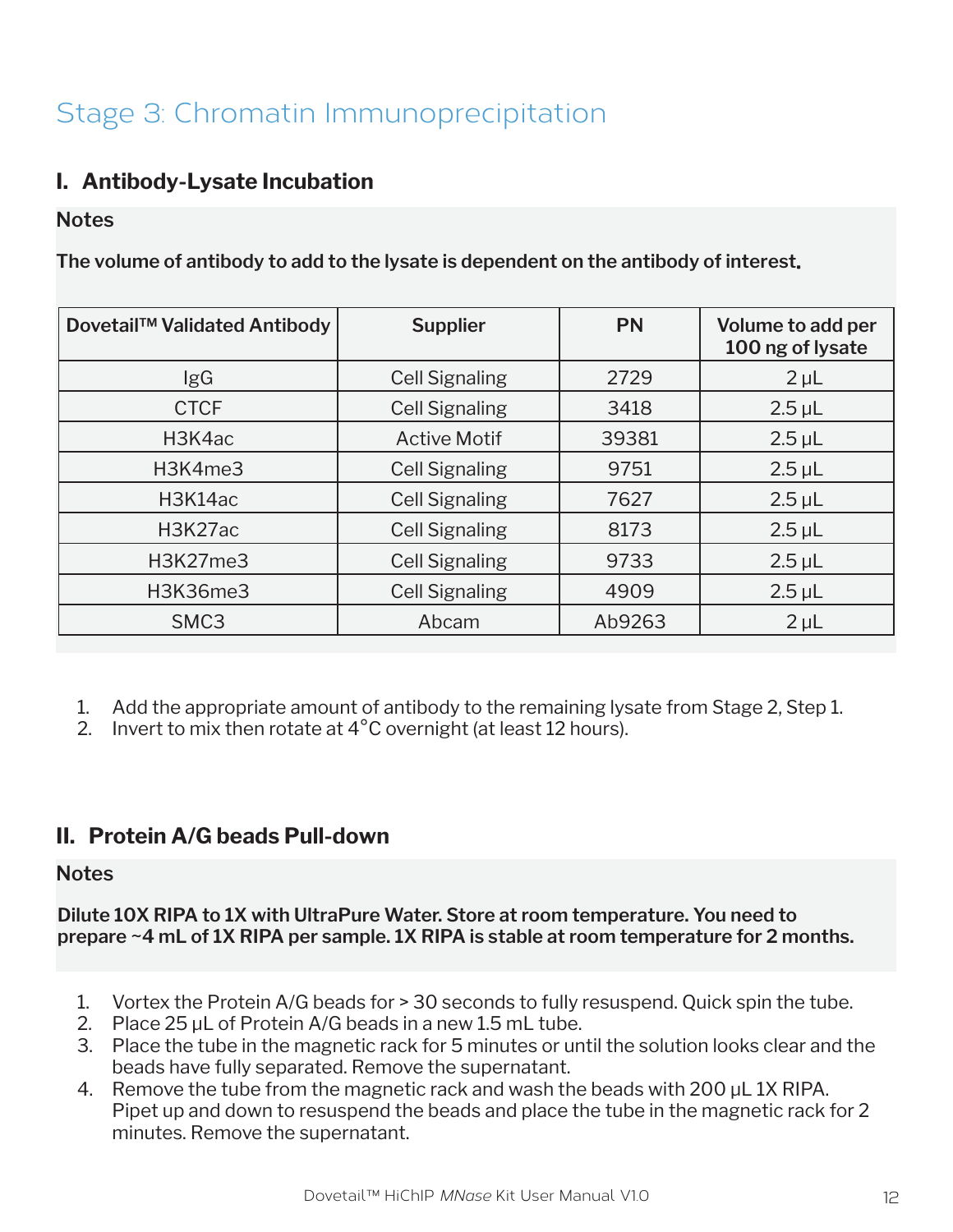- 5. Repeat step 4 once, for a total of 2 washes.
- 6. After the last wash has been aspirated, remove the tube from the magnetic rack and resuspend the beads in 50 μL 1X RIPA.
- 7. Quick spin your antibody-lysate complex that was incubated overnight (Stage 3, Section I, Step 2 ) and add it to the resuspended beads. Pipet up and down to mix.
- 8. Rotate at room temperature for 2 hours.
- 9. Quick spin the tube and place it in the magnetic rack for 2 minutes. Remove the supernatant.
- 10. Wash the beads with 1 mL 1X RIPA: pipet up and down to resuspend the beads, rotate the tube for 5 minutes, quick spin and place the tube in the magnetic rack for 2 minutes. Remove the supernatant.
- 11. Repeat step 10 twice, for a total of 3 washes.
- 12. Wash the beads with 1 mL 1X Wash Buffer: pipet up and down to resuspend the beads, rotate the tube for 5 minutes, quick spin and place the tube in the magnetic rack for 2 minutes. Remove the supernatant.
- 13. Repeat step 12 twice, for a total of 3 washes.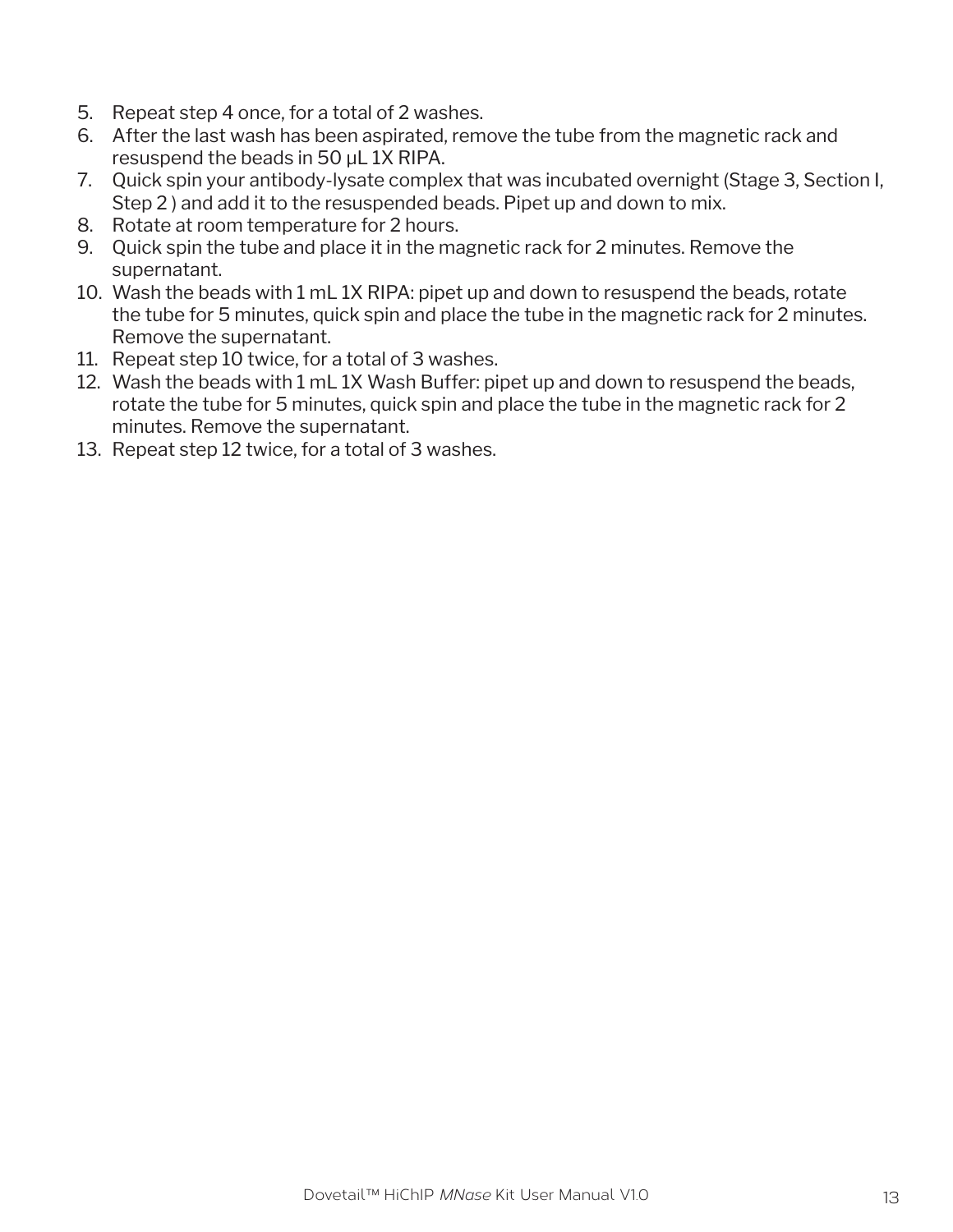# Stage 4: Proximity Ligation

### Getting Started

- **•** Proximity ligation takes 5 hours.
- **•** Agitating thermal mixer should be set at 1,250 rpm for 1.5 mL tubes.
- **•** When placing the sample in the magnetic rack, always wait until the solution is clear to allow the beads to fully separate before removing the supernatant.
- **•** 80% ethanol should be freshly prepared for DNA purification with SPRIselect™ Beads.

### **I. End Polishing**

- 1. After the last wash has been aspirated, remove the tube from the magnetic rack and add to the beads 53.5 μL of a master mix containing the following reagents:
	- 50 μL End Polishing Buffer
	- 3.5 μL End Polishing Enzyme Mix
- 2. Pipet up and down to fully mix. Incubate in an agitating thermal mixer set at 1,250 rpm as follows:

| <b>Temperature</b> | Time   |
|--------------------|--------|
| $22^{\circ}$ C     | 30 min |
| 65°C               | 30 min |

- 3. Allow the tube to reach room temperature then place it in the magnetic rack for 1 minute (or until the solution looks clear). Remove the supernatant.
- 4. Remove the tube from the magnetic rack and wash the beads once with 150 μL 1X Wash Buffer. Pipet up and down to resuspend the beads, place the tube in the magnetic rack for 1 minute and remove the supernatant. Remove the tube from the magnetic rack.

### **II. Bridge Ligation**

- 1. Prepare fresh 50 μL Bridge Ligation Mix by mixing the following components:
	- 10 μL 5X Bridge Ligation Buffer
	- 5 μL Bridge
	- 35 μL UltraPure Water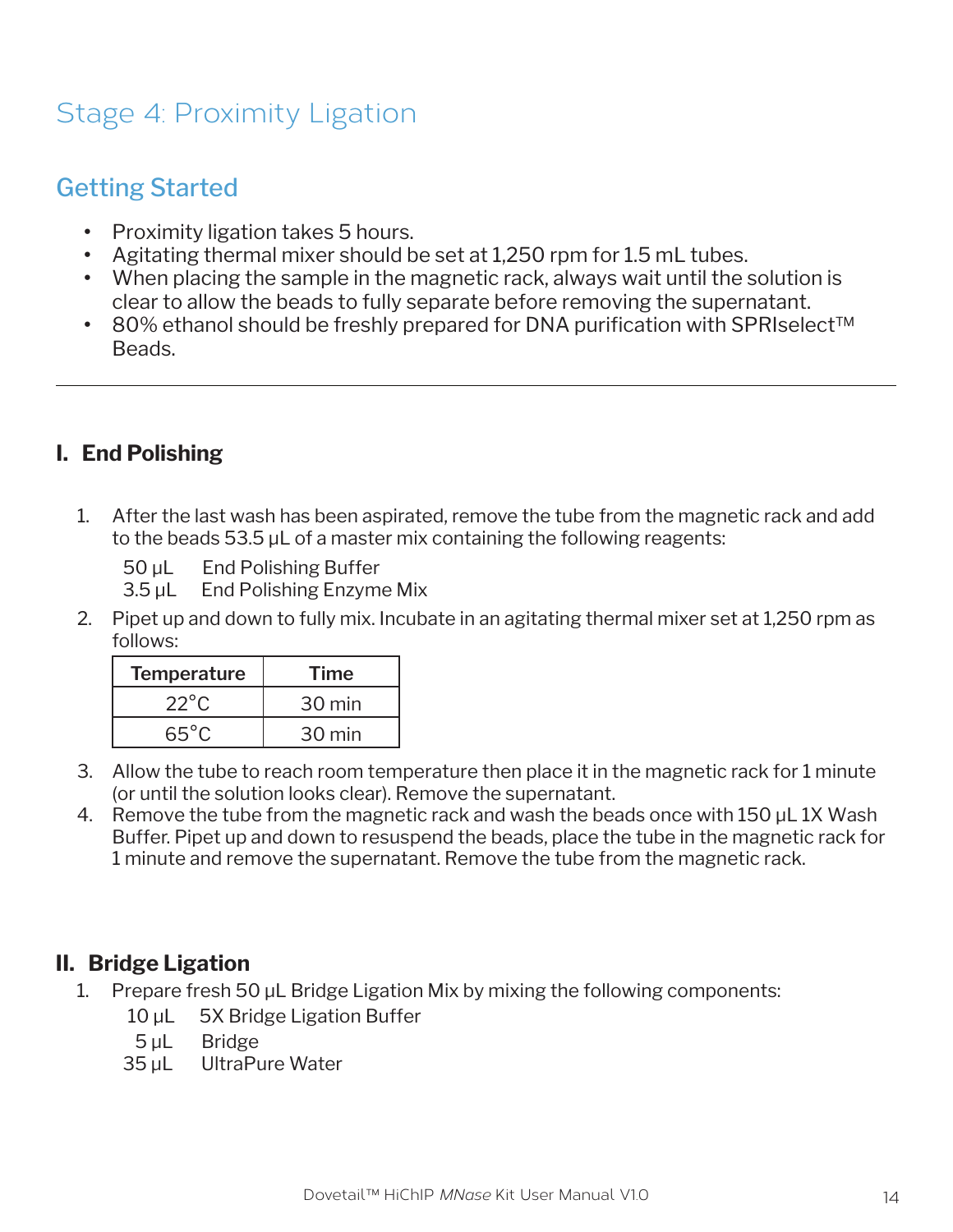- 2. Add to the beads 51 μL of a master mix containing the following reagents:
	- 50 μL Bridge Ligation Mix
		- 1 μL Bridge Ligase
- 3. Pipet up and down to fully mix. Incubate for 30 minutes at 22°C in an agitating thermal mixer set at 1,250 rpm.
- 4. Place the tube in the magnetic rack for 1 minute (or until the solution looks clear). Remove the supernatant.
- 5. Remove the tube from the magnetic rack and wash the beads once with 150 μL 1X Wash Buffer. Pipet up and down to resuspend the beads, place the tube in the magnetic rack for 1 minute and remove the supernatant.

### **III. Intra-Aggregate Ligation**

- 1. Remove the tube from the magnetic rack and add to the beads 52 μL of a master mix containing the following reagents:
	- 50 μL Intra-Aggregate Ligation Buffer
		- 2 μL Intra-Aggregate Ligation Enzyme Mix
- 2. Pipet up and down to fully mix. Incubate for 1 hour at 22°C in an agitating thermal mixer set at 1,250 rpm.

For convenience, this ligation reaction can proceed overnight at 22°C in an agitating thermal mixer set at 1,250 rpm.

3. Place the tube in the magnetic rack for 1 minute (or until the solution looks clear). Remove the supernatant.

### **IV. Crosslink Reversal**

- 1. Remove the tube from the magnetic rack and add to the beads 51.5 µL of a master mix containing the following reagents:
	- 45 μL Ultra Pure Water
	- 5 **μL** 10X Crosslink Reversal Buffer
	- 1.5 μL Proteinase K
- 2. Pipet up and down to fully mix. Incubate in an agitating thermal mixer set at 1,250 rpm as follows:

| <b>Temperature</b> | Time                |
|--------------------|---------------------|
| $55^{\circ}$ C     | $15 \,\mathrm{min}$ |
| $68^{\circ}$ C     | 45 min              |
| $25^{\circ}$ C     | Hold                |

For convenience, you can hold at 25°C overnight in an agitating thermal mixer set at 1,250 rpm.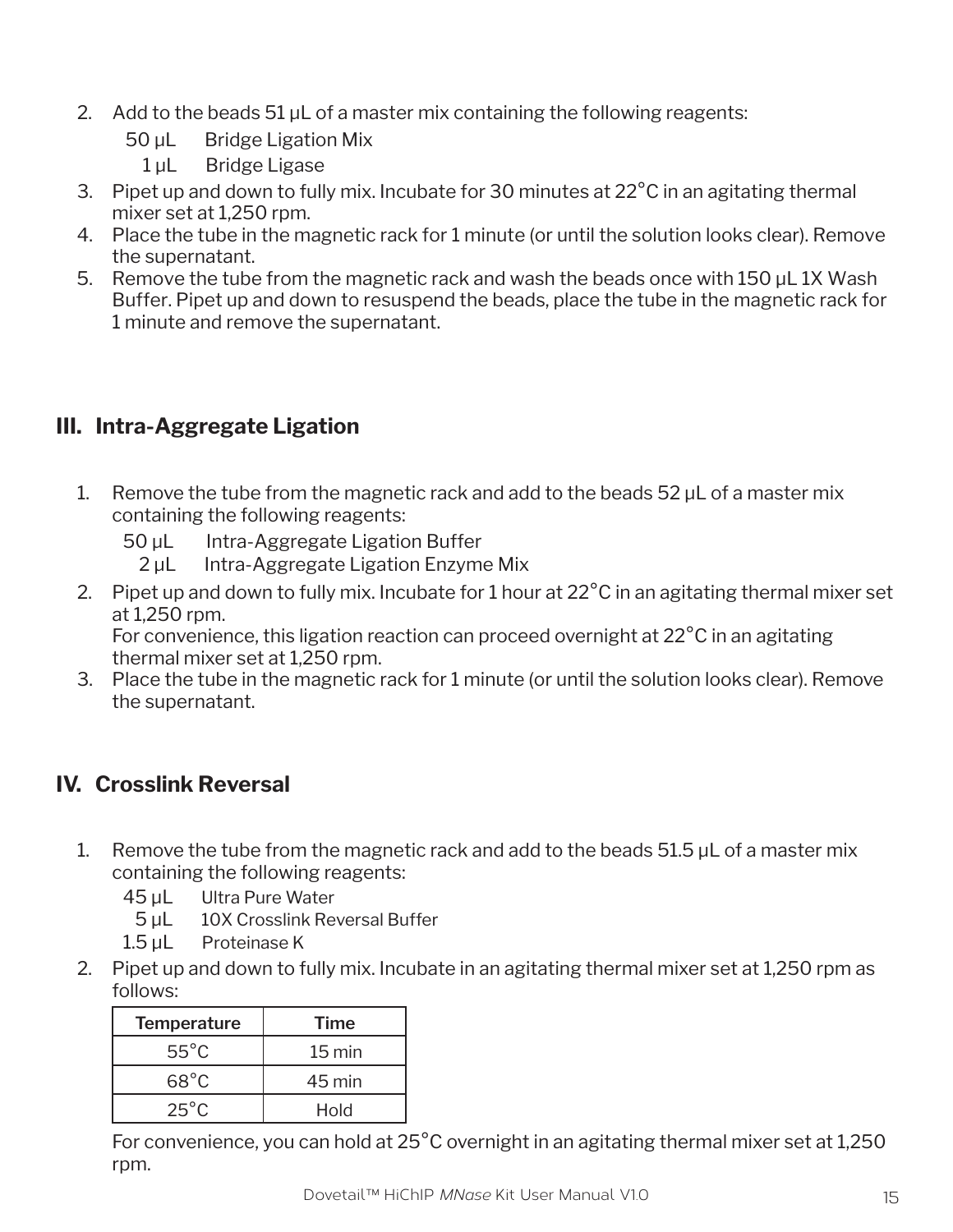3. Place the tube in the magnetic rack for 1 minute. Transfer 50 μL of the **SUPERNATANT** to a new 1.5 mL tube. Discard the beads.

### **V. DNA Purification on SPRIselect Beads**

- 1. Vortex SPRIselect™ Beads for > 30 seconds to resuspend.
- 2. Add 90 μL of resuspended SPRIselect™ Beads to the 1.5 mL tube containing your sample.
- 3. Vortex to resuspend, quick spin and incubate for 5 minutes at room temperature off the magnetic rack.
- 4. Place the tube in the magnetic rack for 5 minutes (or until the solution looks clear). Remove the supernatant.
- 5. Leave the tube in the magnetic rack and wash the beads twice with 150 μL 80% EtOH. Do not resuspend the beads for these washes. Simply add the EtOH, wait for 1 minute then remove the EtOH wash.
- 6. After the second wash, quick spin the tube and place in the magnetic rack for 1 minute. Use a pipet with a fine tip to remove the last EtOH traces.
- 7. Air dry the beads for 5 minutes in the magnetic rack until no residual EtOH remains. Do not over dry.
- 8. Off the magnetic rack, resuspend the beads in 57 μL TE Buffer pH 8.0.
- 9. Vortex briefly, quick spin and incubate for 5 minutes at room temperature off the magnetic rack.
- 10. Quick spin the tube and place in the magnetic rack for 1 minute. Transfer 55 μL of the **SUPERNATANT** to a new 1.5 mL tube. Discard the beads.
- 11. Quantify 5 μL of your sample (purified DNA) using a Qubit Fluorometer and Qubit dsDNA HS Kit. The amount of DNA recovered is dependent on the antibody used, it can be below detection limit.

**The amout of DNA recovered after purification determines the adaptor dilution during library preparation (Stage 5) and number of PCR cycles (Stage 6). This purified DNA will go into library preparation and will be referred to as DNA input.**



Purified DNA sample can be stored at -20°C for up to 6 months.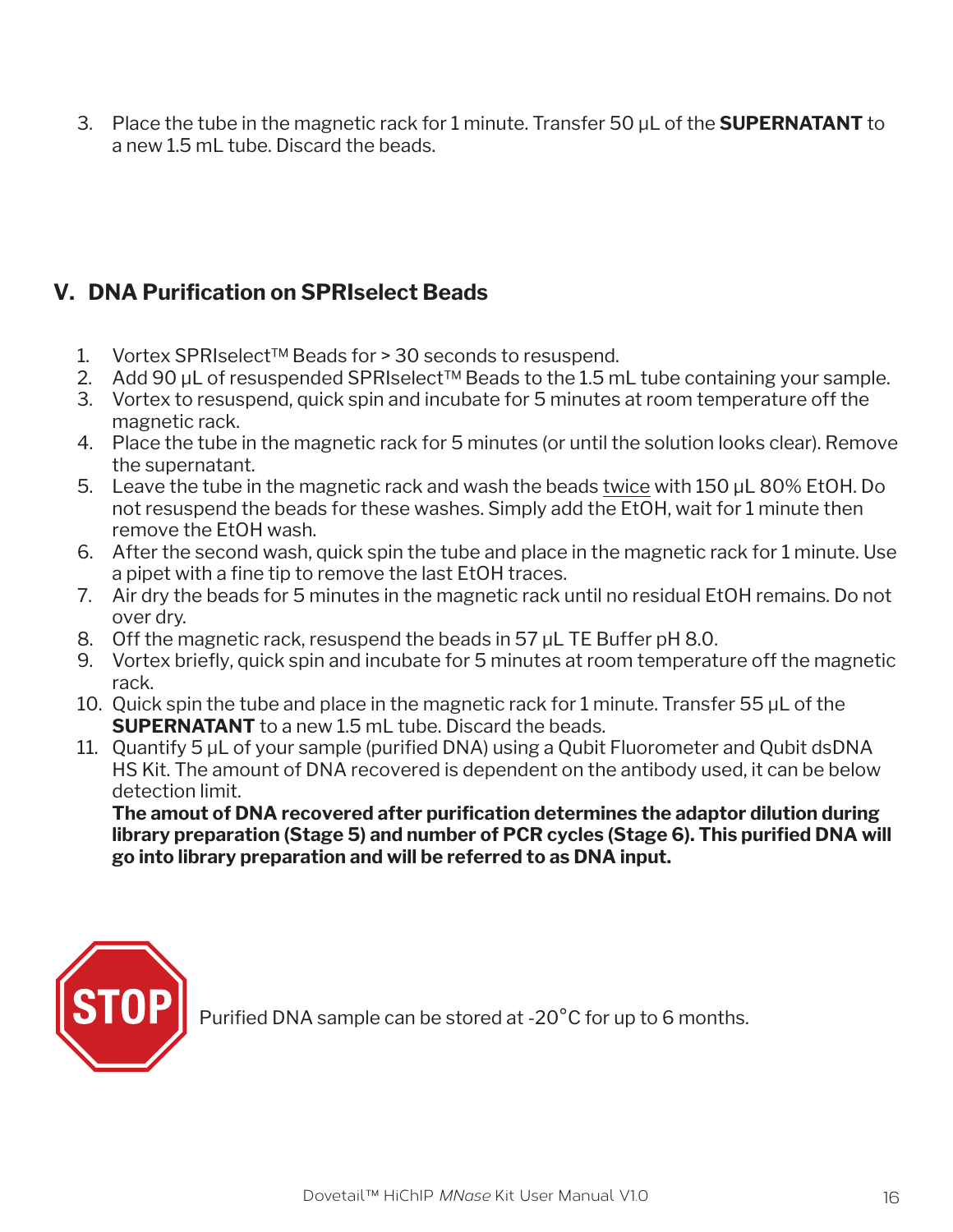# Stage 5: Library Preparation

### Getting Started

- **•** The library preparation protocol does not require fragmentation.
- **•** The library preparation protocol takes 2 hours.

### **I. End Repair**

#### **Notes**

- **• The End Repair Buffer may have precipitated in storage. Incubate for at least 10 minutes at 37˚C until there is no visible precipitate.**
- **• Pipet up and down to fully mix 250 mM DTT prior to use.**
	- 1. Place the 50 μL of purified DNA input in a 0.2 mL PCR tube.
	- 2. Add to the PCR tube  $10.5 \mu L$  of a master mix containing the following reagents:
		- 7 μL End Repair Buffer
		- 3 μL End Repair Enzyme Mix
		- 0.5 μL 250 mM DTT
	- 3. Pipet up and down to mix. Quick spin the tube.
	- 4. Incubate in a thermal cycler as follows:

| <b>Temperature</b> | Time   |
|--------------------|--------|
| $20^{\circ}$ C     | 30 min |
| 65°C               | 30 min |
| $12^{\circ}$ C.    | Hold   |

### **II. Adapter Ligation & USER Digest**

1. Determine whether adaptor dilution is necessary. If DNA input is  $\leq$  5 ng, dilute the Adaptor for Illumina in 10 mM Tris-HCI, pH 7.5 containing 10 mM NaCl, as indicated below.

| Input          | <b>Adaptor Dilution</b> |
|----------------|-------------------------|
| 500 ng $-5$ ng | No Dilution             |
| $\leq 5$ ng    | $2.5$ -fold $(1:2.5)$   |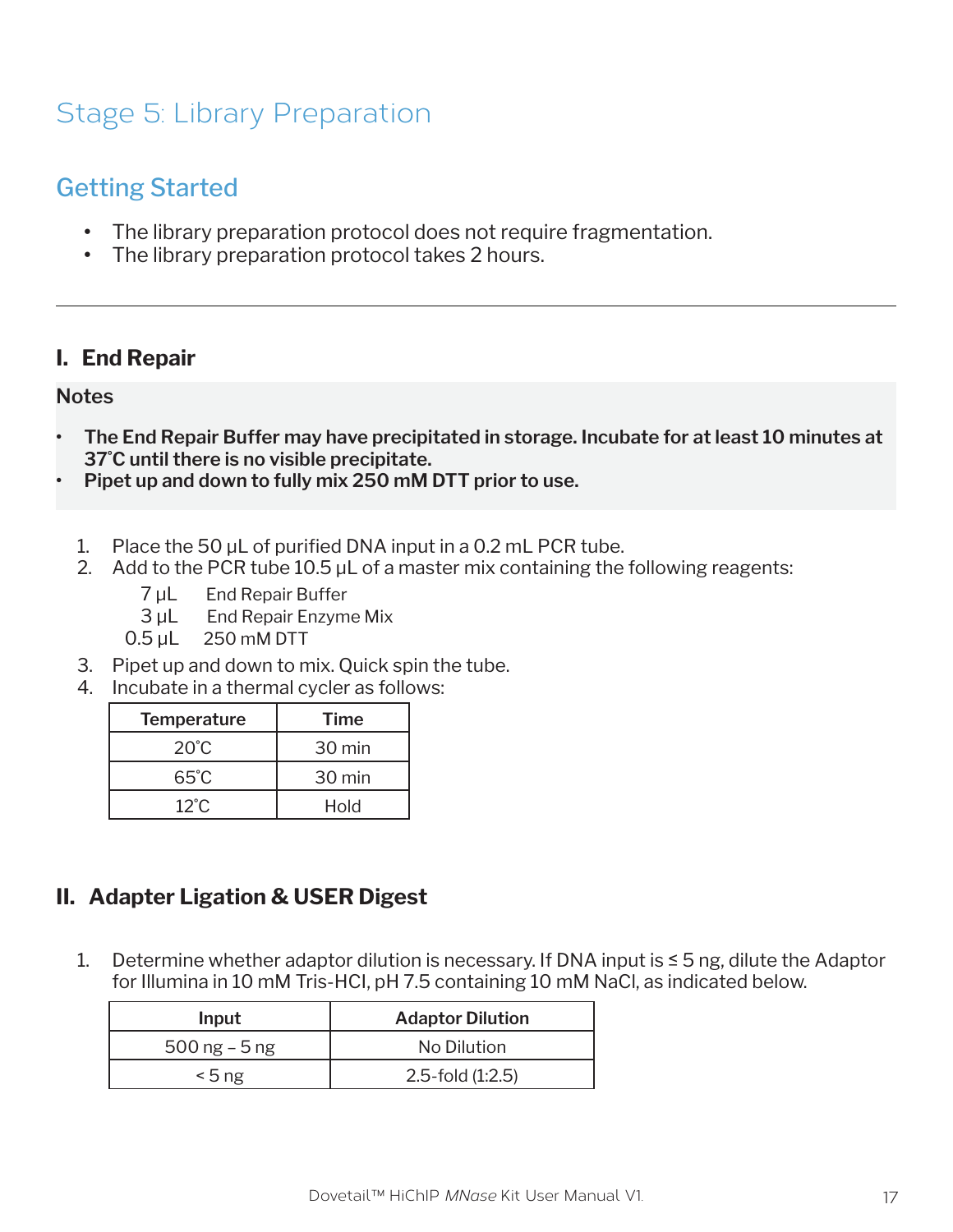- 2. Add to the 0.2 mL PCR tube containing 60.5 μL of end-repaired sample:
	- 2.5 μL Adaptor for Illumina
		- 1 μL Ligation Enhancer
	- 30 μL Ligation Enzyme Mix
- 3. Pipet up and down to mix. Quick spin the tube.
- 4. Incubate for 15 minutes at 20˚C in a thermal cycler. Hold at 12˚C.
- 5. Following incubation, add 3 μL of USER Enzyme Mix to the PCR tube.
- 6. Pipet up and down to mix. Quick spin the tube.
- 7. Incubate for 15 minutes at 37˚C in a thermal cycler. Hold at 12˚C.

### **III. DNA Purification**

- 1. Vortex SPRIselect Beads for 30 seconds to resuspend.
- 2. Add 80 μL of the resuspended SPRIselect Beads to the PCR tube.
- 3. Vortex to resuspend, quick spin, and incubate for 5 minutes at room temperature off the magnetic rack.
- 4. Quick spin the tube and place in the magnetic rack for 5 minutes. Remove the supernatant.
- 5. Leave the tube in the magnetic rack and wash the beads twice with 150 μL 80% EtOH. Do not resuspend the beads for these washes.
- 6. After the second wash, quick spin the tube and place in the magnetic rack for 1 minute. Use a pipet with a fine tip to remove the last EtOH traces.
- 7. Air dry the beads for 5 minutes in the magnetic rack until no residual EtOH remains. Do not over dry.
- 8. Off the magnetic rack, resuspend the beads in 100 μL TE Buffer pH 8.0.
- 9. Vortex briefly, quick spin and incubate for 5 minutes at room temperature off the magnetic rack.
- 10. Quick spin the tube and place in the magnetic rack for 1 minute.
- 11. Transfer 95 μL of the **SUPERNATANT** to a new tube. Discard the beads.



Purified DNA sample can be stored at -20˚C overnight.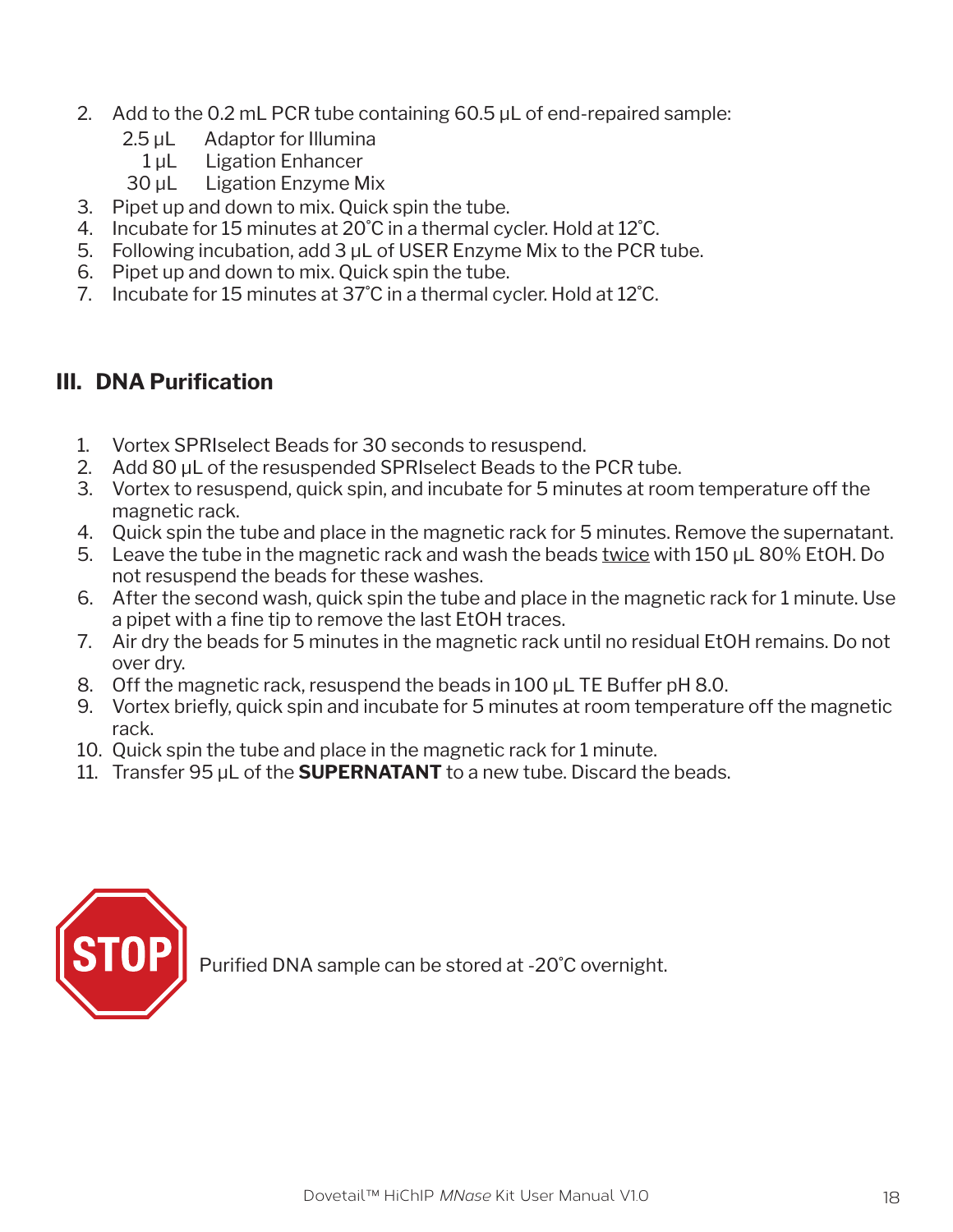# Stage 6: Ligation Capture & Amplification

### Getting Started

The Ligation Capture & Amplification protocol should take 2 hours.

### **I. Streptavidin Beads Preparation**

#### **Notes**

#### **This step does not involve any DNA sample.**

- 1. Vortex Streptavidin Beads thoroughly to resuspend. Transfer 25 μL of the resuspended Streptavidin Beads to a new 1.5 mL tube.
- 2. Place the tube containing the Streptavidin Beads in the magnetic rack for 5 minutes. Remove the supernatant.
- 3. Remove the tube from the magnetic rack, wash Streptavidin Beads with 200 μL TWB (Red Label): pipet up and down to resuspend the beads and place the tube in the magnetic rack for 1 minute. Remove the supernatant.
- 4. Repeat step 3 for a second wash.
- 5. After removing the second wash, resuspend the Streptavidin Beads in 100 μL 2X NTB (Yellow Label). Pipet up and down to mix.

### **II. Ligation Capture**

- 1. Transfer 95 μL of the purified DNA to the 1.5 mL tube containing the Streptavidin Beads resuspended in 100 μL of 2X NTB.
- 2. Vortex for 10 seconds to thoroughly mix. Quick spin the tube.
- 3. Incubate for 30 minutes at 25˚C in an agitating thermal mixer set at 1,250 rpm.

### **III. Wash Sample on Streptavidin Beads**

#### **Notes**

**For each of the washes below, remove the tube from the magnetic rack, add the indicated buffer to the beads, pipet up and down to resuspend the beads, place the tube in the magnetic rack for 1 minute, and remove the supernatant.**

**Remove all of the supernatant between each wash; residual supernatant can interfere with the downstream PCR.**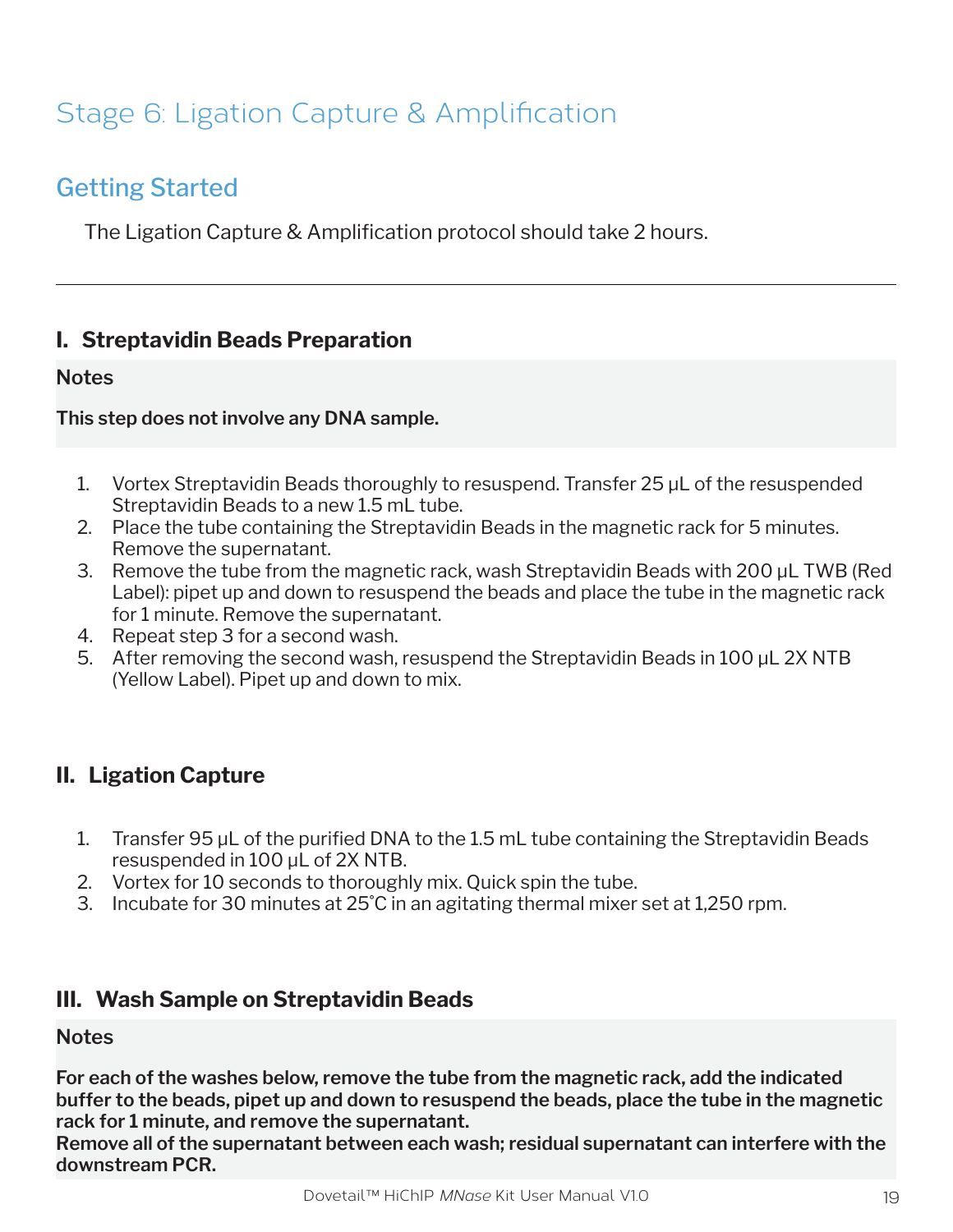- 1. Quick spin the tube and place in the magnetic rack for 1 minute. Remove the supernatant.
- 2. Wash the beads once with 200 μL LWB (Green Label).
- 3. Wash the beads twice with 200 μL NWB (Blue Label).
- 4. Wash the beads twice with 200 μL 1X Wash Buffer.

### **IV. Index PCR**

#### **Notes**

**Not all PCR enzymes and master mixes are compatible for amplification in the presence of streptavidin beads. Please use the PCR Ready Mix supplied in your Dovetail Kit (Box 2).**

- 1. After the last wash has been aspirated, remove the tube from the magnetic rack and add to the beads:
	- 25 μL HotStart PCR Ready Mix
		- 5 μL Universal PCR Primer
		- 5 μL Index Primer (unique to each sample; see appendix 2 for list of index primers)
	- 15 μL UltraPure DNase and RNase-Free Distilled Water
- 2. Pipet up and down to resuspend then transfer to a new 0.2 mL PCR tube.
- 3. Quick spin the tube and place it into the thermal cycler. Run the following program:

| <b>Temperature</b> | Time   | <b>Cycles</b>                                                                         |
|--------------------|--------|---------------------------------------------------------------------------------------|
| $98^{\circ}$ C     | 3 min  |                                                                                       |
| $98^{\circ}$ C     | 20 sec | $ 12 \text{ cycles}$ if DNA input (Stage 4, Section 5, Step 11) $\geq 100 \text{ ng}$ |
| $65^{\circ}$ C     | 20 sec | 14 cycles if DNA input (Stage 4, Section 5, Step 11) < 100 ng - 5 ng                  |
| $72^{\circ}$ C     | 30 sec | 16 cycles if DNA input (Stage 4, Section 5, Step 11) < 5 ng                           |
| $72^{\circ}$ C     | 1 min  |                                                                                       |
| $12^{\circ}$ C     | Hold   |                                                                                       |

### **V. Size Selection**

- 1. Quick spin the PCR tube and place it in the magnetic rack for 1 minute.
- 2. Transfer 47 μL of the **SUPERNATANT** to a new 1.5 mL tube. Discard the beads.
- 3. Bring the volume of the sample in the 1.5 mL tube to 100 μL using TE Buffer pH 8.0.
- 4. Vortex SPRIselect Beads for 30 seconds to resuspend.
- 5. Add 50 μL of resuspended SPRIselect Beads to the 1.5 mL tube containing your sample.
- 6. Vortex to resuspend, quick spin and incubate for 10 minutes at room temperature off the magnetic rack.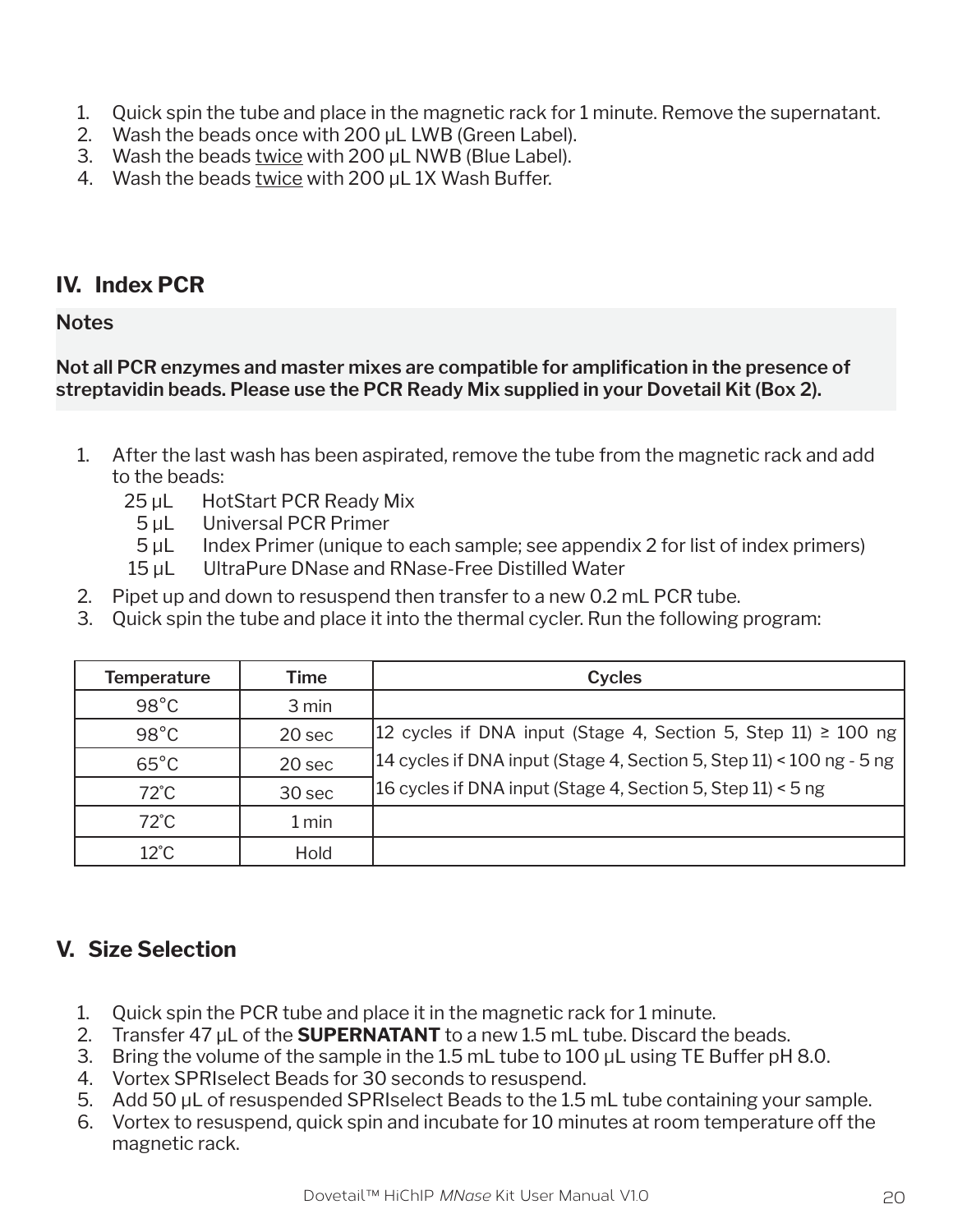- 7. Quick spin the tube and place in the magnetic rack for 5 minutes.
- 8. Transfer 145 μL of the **SUPERNATANT** to a new 1.5 mL tube. Discard the beads.
- 9. Add 30 μL of resuspended SPRIselect Beads to the 1.5 mL tube.
- 10. Vortex to resuspend, quick spin and incubate for 10 minutes at room temperature off the magnetic rack.
- 11. Quick spin the tube and place in the magnetic rack for 5 minutes. Remove the supernatant.
- 12. Leave the tube in the magnetic rack and wash the beads twice with 200 μL 80% EtOH. Do not resuspend the beads for these washes.
- 13. Quick spin the tube and place in the magnetic rack for 1 minute. Use a 10 µL pipet tip to remove traces of EtOH.
- 14. Air dry the beads for 5 minutes in the magnetic rack until no residual EtOH remains. Do not over dry.
- 15. Off the magnetic rack, resuspend the beads in 30 μL TE Buffer pH 8.0.
- 16. Pipet up and down to resuspend. Quick spin and incubate for 2 minutes at room temperature off the magnetic rack.
- 17. Quick spin the tube and place in the magnetic rack for 1 minute.
- 18. Transfer 28 μL of the **SUPERNATANT** to a new 1.5 mL tube. The tube containing the supernatant is your size selected library. Discard the beads.
- 19. Quantify your size selected library using a Qubit Fluorometer and Qubit dsDNA HS Kit.
- 20. Use a TapeStation or Bioanalyzer to verify the size distribution of your size-selected library. The size range is expected to be between 350 bp and 1,000 bp.



You can store the library at -20˚C for up to 6 months.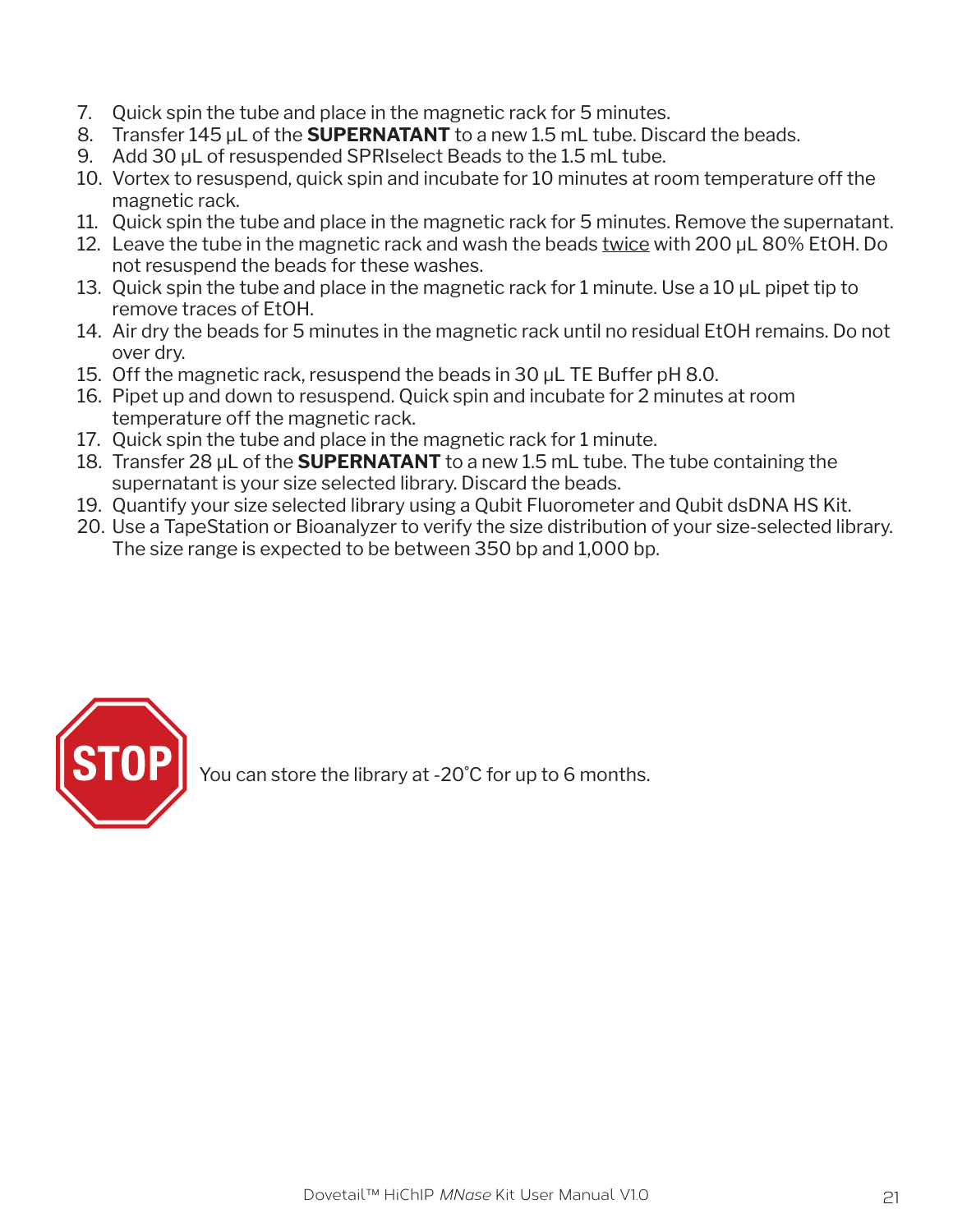# Appendix 1: Sample Preparation (Stage 1) for 10 x 10<sup>6</sup> cell input

### Getting Started

- You are following this appendix for non-Dovetail™ validated antibodies that require starting with  $10 \times 10^6$  cell input.
- **•** Sample preparation should take 2 hours.
- **•** The 10X Wash Buffer, 10X Crosslink Reversal Buffer, and 20% SDS might have precipitated in storage. Please incubate the solutions at 37ºC for 15 minutes or until the precipitate is no longer visible. Vortex to mix prior to use.
- **•** Dilute 10X Wash Buffer to 1X with UltraPure Water. Store at room temperature. You will need to prepare ~6 mL of 1X Wash Buffer per sample for the entire protocol. 1X Wash Buffer is stable at room temperature for 2 months.
- **•** Prepare 0.3 M DSG in DMSO (anhydrous) by dissolving 1 mg of DSG in 10.22 μL DMSO. DSG is water-insoluble and moisture-sensitive. Prepare **immediately** before use. Do not store DSG in solution.
- **•** Prepare 25X Proteinase Inhibitors by dissolving 1 tablet of cOmplete™ Protease Inhibitor Cocktail in 2 mL of UltraPure Water and place on ice. The 25X Proteinase Inhibitors solution is stable at 4ºC for 2 weeks.
- **•** Agitating thermal mixer should be set at 1,250 rpm for 1.5 mL tubes.
- **•** Use good laboratory practices including keeping enzymes on ice prior to use, thawing buffers on ice and vortexing prior to use.
- **•** 1X Nuclease Digest Buffer should be prepared fresh and stored at room temperature. 1X Nuclease Digest Buffer is stable for 1 day at room temperature. You need to prepare 100 μL of 1X Nuclease Digest Buffer per sample. To prepare 1X Nuclease Digest Buffer, mix the following components:

| 10X Nuclease Digest Buffer | $10 \mu L$  |
|----------------------------|-------------|
| 100 mM $MgCl2$             | $10 \mu L$  |
| UltraPure Water            | $80 \mu L$  |
| Total volume               | $100 \mu L$ |

### **I. Crosslinking & Digestion**

#### **Notes**

- **• 10 x 10⁶ cells are needed per HiChIP reaction**
- **• Pre-freezing the cells is required to get optimal digestion profile.**
- **• All crosslinking reactions (steps 5 12) should be carried out at room temperature.**
	- 1. Harvest the cells, wash with 1X PBS and count.
	- 2. Aliquot  $10 \times 10^6$  cells into a 1.5 mL tube.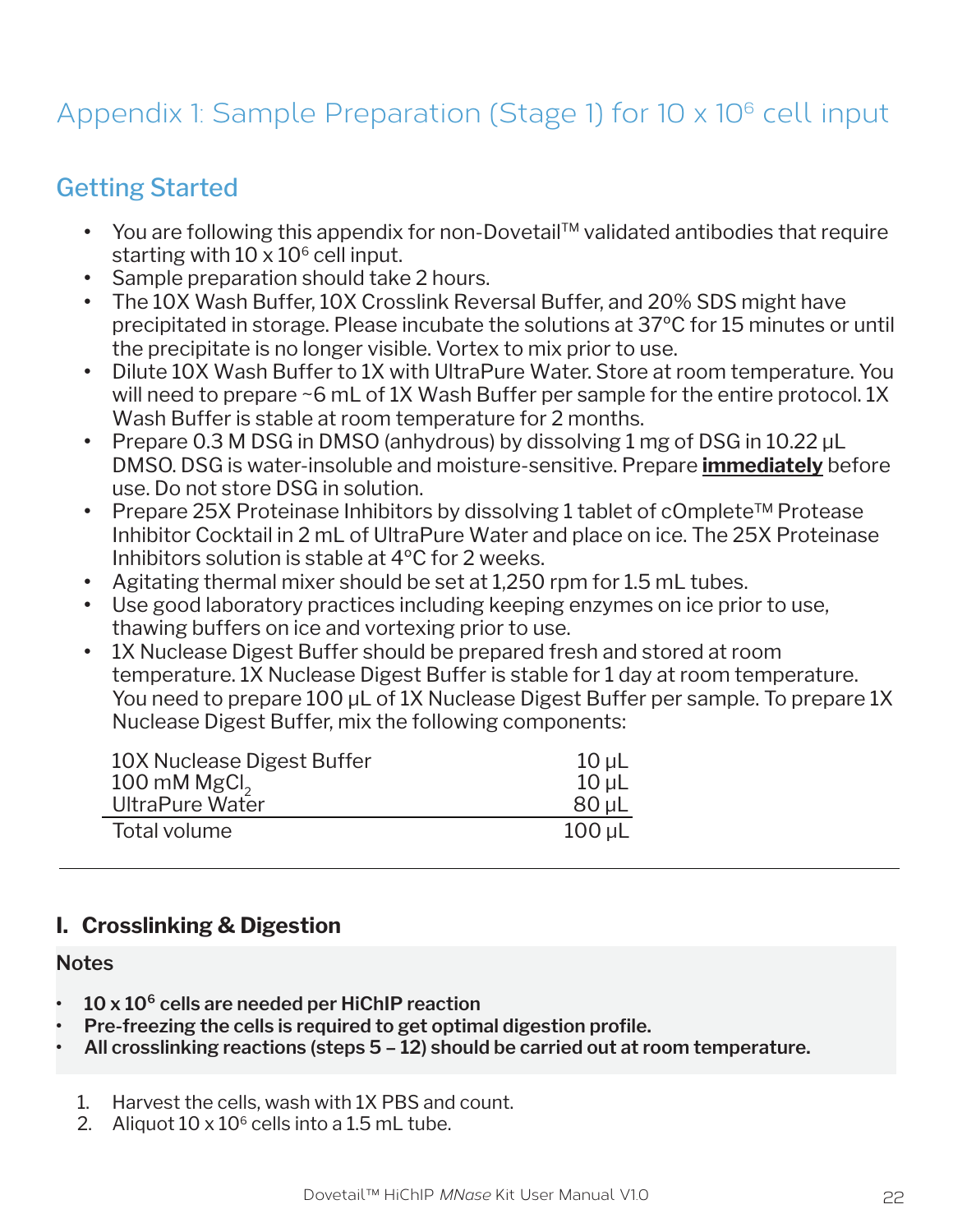- 3. Spin the 10 x 10 $^6$  cell aliquot at 3,000 x g for 5 minutes. Carefully remove the supernatant.
- 4. Freeze the cell pellet by placing it at -80°C for at least 30 minutes.
- 5. Thaw your cell pellet at room temperature then resuspend the pellet in:

1 mL 1X PBS

10 μL 0.3 M DSG

- 6. Rotate the tube for 10 minutes at room temperature. Cells should not settle.
- 7. Add 27 μL 37% formaldehyde.
- 8. Rotate the tube for 10 minutes at room temperature. Cells should not settle.
- 9. Spin the tube at 3,000 x g for 5 minutes. Carefully remove the supernatant. Use caution, the pellet might be loose.
- 10. Wash the pellet with a total of 1 mL 1X Wash buffer: first add 200 μL of wash buffer and pipet to break up clumps, then add the remaining 800 μL. Pipet up and down to fully resuspend the pellet.
- 11. Spin the tube at 3,000 x g for 5 minutes. Carefully remove the supernatant.
- 12. Repeat steps 10 and 11 once, for a total of 2 washes.
- 13. After removing the second wash, resuspend the cell pellet in 100 μL 1X Nuclease Digest Buffer (freshly prepared, see Getting Started).
- 14. Add 1 μL of MNase Enzyme Mix. Mix by pipetting up and down.
- 15. Incubate the tube for  $\frac{exactly}{15}$  minutes at 22 $^{\circ}$ C in an agitating thermal mixer set at 1,250 rpm. If you are working with a large number of samples, stagger the start of the digestion for each sample by 20 seconds then stop after corresponding 15 minutes.
- 16. Stop the reaction by adding 10 μL of 0.5 M EGTA. Mix by pipetting up and down.

### **II. RIPA Cell lysis**

- 1. Add to the sample tube:
	- 20 *uL* 10X RIPA
	- 8 μL 25X Protease Inhibitors
	- 1 μL 20% SDS
	- 70 μL UltraPure water
- 2. Invert the tube to mix then rotate at room temperature for 30 minutes.
- 3. Spin the tube at 16,000 x g for 2 minutes.
- 4. Transfer the **SUPERNATANT** (lysate) to a new 1.5 mL tube. This supernatant contains the digested chromatin.
- 5. Continue to Stage 2: QC Lysate.